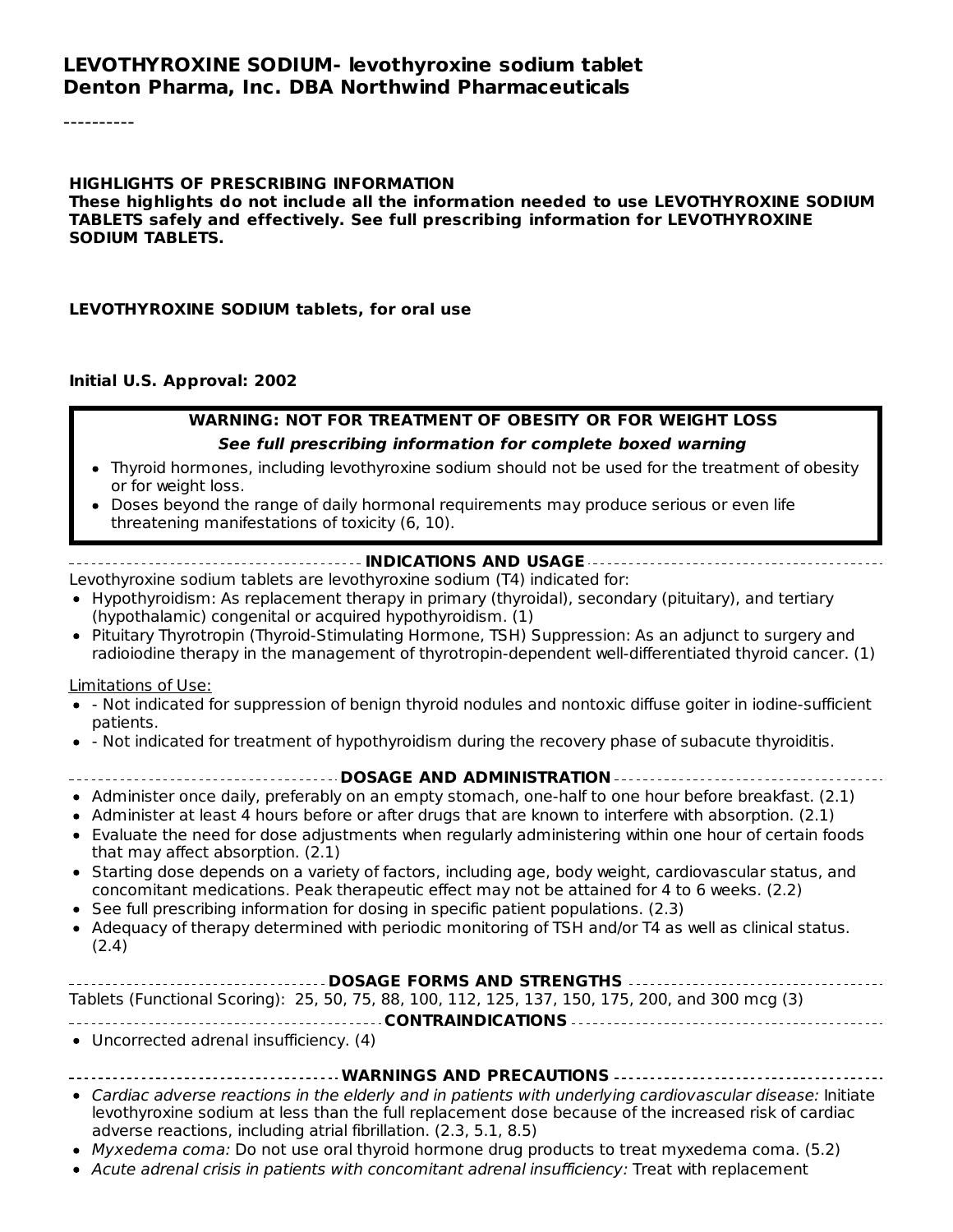Acute adrenal crisis in patients with concomitant adrenal insufficiency: Treat with replacement glucocorticoids prior to initiation of levothyroxine sodium treatment. (5.3)

- Prevention of hyperthyroidism or incomplete treatment of hypothyroidism: Proper dose titration and careful monitoring is critical to prevent the persistence of hypothyroidism or the development of hyperthyroidism. (5.4)
- Worsening of diabetic control: Therapy in patients with diabetes mellitus may worsen glycemic control and result in increased antidiabetic agent or insulin requirements. Carefully monitor glycemic control after starting, changing, or discontinuing thyroid hormone therapy. (5.5)
- Decreased bone mineral density associated with thyroid hormone over-replacement: Overreplacement can increase bone resorption and decrease bone mineral density. Give the lowest effective dose. (5.6)

**ADVERSE REACTIONS** Adverse reactions associated with levothyroxine sodium therapy are primarily those of hyperthyroidism due to therapeutic overdosage: arrhythmias, myocardial infarction, dyspnea, muscle spasm, headache, nervousness, irritability, insomnia, tremors, muscle weakness, increased appetite, weight loss, diarrhea, heat intolerance, menstrual irregularities, and skin rash. (6)

#### **To report SUSPECTED ADVERSE REACTIONS, contact Accord Healthcare Inc. at 1-866-941- 7875 or www.accordhealthcare.us or FDA at 1-800-FDA-1088 or www.fda.gov/medwatch.**

**DRUG INTERACTIONS** See full prescribing information for drugs that affect thyroid hormone pharmacokinetics and metabolism (e.g., absorption, synthesis, secretion, catabolism, protein binding, and target tissue response) and may alter the therapeutic response to levothyroxine sodium. (7)

**USE IN SPECIFIC POPULATIONS** Pregnancy may require the use of higher doses of levothyroxine sodium. (2.3, 8.1) **See 17 for PATIENT COUNSELING INFORMATION.**

**Revised: 9/2021**

### **FULL PRESCRIBING INFORMATION: CONTENTS\* WARNING: NOT FOR TREATMENT OF OBESITY OR FOR WEIGHT LOSS 1 INDICATIONS AND USAGE**

### **2 DOSAGE AND ADMINISTRATION**

- 2.1 General Administration Information
- 2.2 General Principles of Dosing
- 2.3 Dosing in Specific Patient Populations
- 2.4 Monitoring TSH and/or Thyroxine (T4) Levels

### **3 DOSAGE FORMS AND STRENGTHS**

### **4 CONTRAINDICATIONS**

### **5 WARNINGS AND PRECAUTIONS**

5.1 Cardiac Adverse Reactions in the Elderly and in Patients with Underlying Cardiovascular Disease

- 5.2 Myxedema Coma
- 5.3 Acute Adrenal Crisis in Patients with Concomitant Adrenal Insufficiency
- 5.4 Prevention of Hyperthyroidism or Incomplete Treatment of Hypothyroidism
- 5.5 Worsening of Diabetic Control

5.6 Decreased Bone Mineral Density Associated with Thyroid Hormone Over-Replacement

5.7 Risk of Allergic Reactions Due to Tartrazine

### **6 ADVERSE REACTIONS**

# **7 DRUG INTERACTIONS**

7.1 Drugs Known to Affect Thyroid Hormone Pharmacokinetics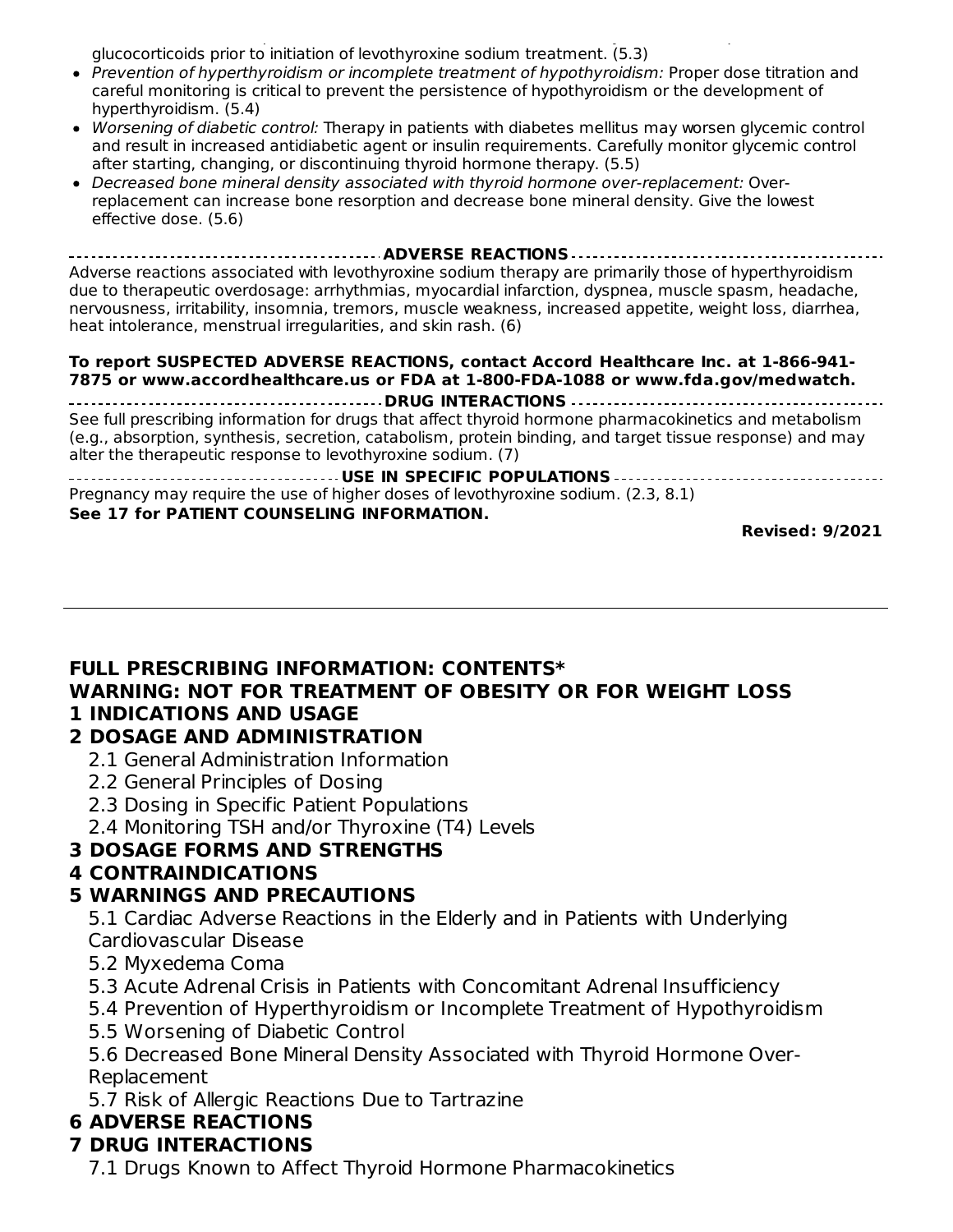- 7.2 Antidiabetic Therapy
- 7.3 Oral Anticoagulants
- 7.4 Digitalis Glycosides
- 7.5 Antidepressant Therapy
- 7.6 Ketamine
- 7.7 Sympathomimetics
- 7.8 Tyrosine-Kinase Inhibitors
- 7.9 Drug-Food Interactions
- 7.10 Drug-Laboratory Test Interactions

# **8 USE IN SPECIFIC POPULATIONS**

- 8.1 Pregnancy
- 8.2 Lactation
- 8.4 Pediatric Use
- 8.5 Geriatric Use
- **10 OVERDOSAGE**

# **11 DESCRIPTION**

# **12 CLINICAL PHARMACOLOGY**

- 12.1 Mechanism of Action
- 12.2 Pharmacodynamics
- 12.3 Pharmacokinetics

# **13 NONCLINICAL TOXICOLOGY**

13.1 Carcinogenesis, Mutagenesis, Impairment of Fertility

# **16 HOW SUPPLIED/STORAGE AND HANDLING**

## **17 PATIENT COUNSELING INFORMATION**

 $\ast$  Sections or subsections omitted from the full prescribing information are not listed.

# **FULL PRESCRIBING INFORMATION**

# **WARNING: NOT FOR TREATMENT OF OBESITY OR FOR WEIGHT LOSS**

- **Thyroid hormones, including levothyroxine sodium, either alone or with other therapeutic agents, should not be used for the treatment of obesity or for weight loss.**
- **In euthyroid patients, doses within the range of daily hormonal requirements are ineffective for weight reduction.**
- **Larger doses may produce serious or even life threatening manifestations of toxicity, particularly when given in association with sympathomimetic amines such as those used for their anorectic effects [see Adverse Reactions (6), Drug Interactions (7.7), and Overdosage (10)] .**

# **1 INDICATIONS AND USAGE**

# **Hypothyroidism**

Levothyroxine sodium tablets are indicated as a replacement therapy in primary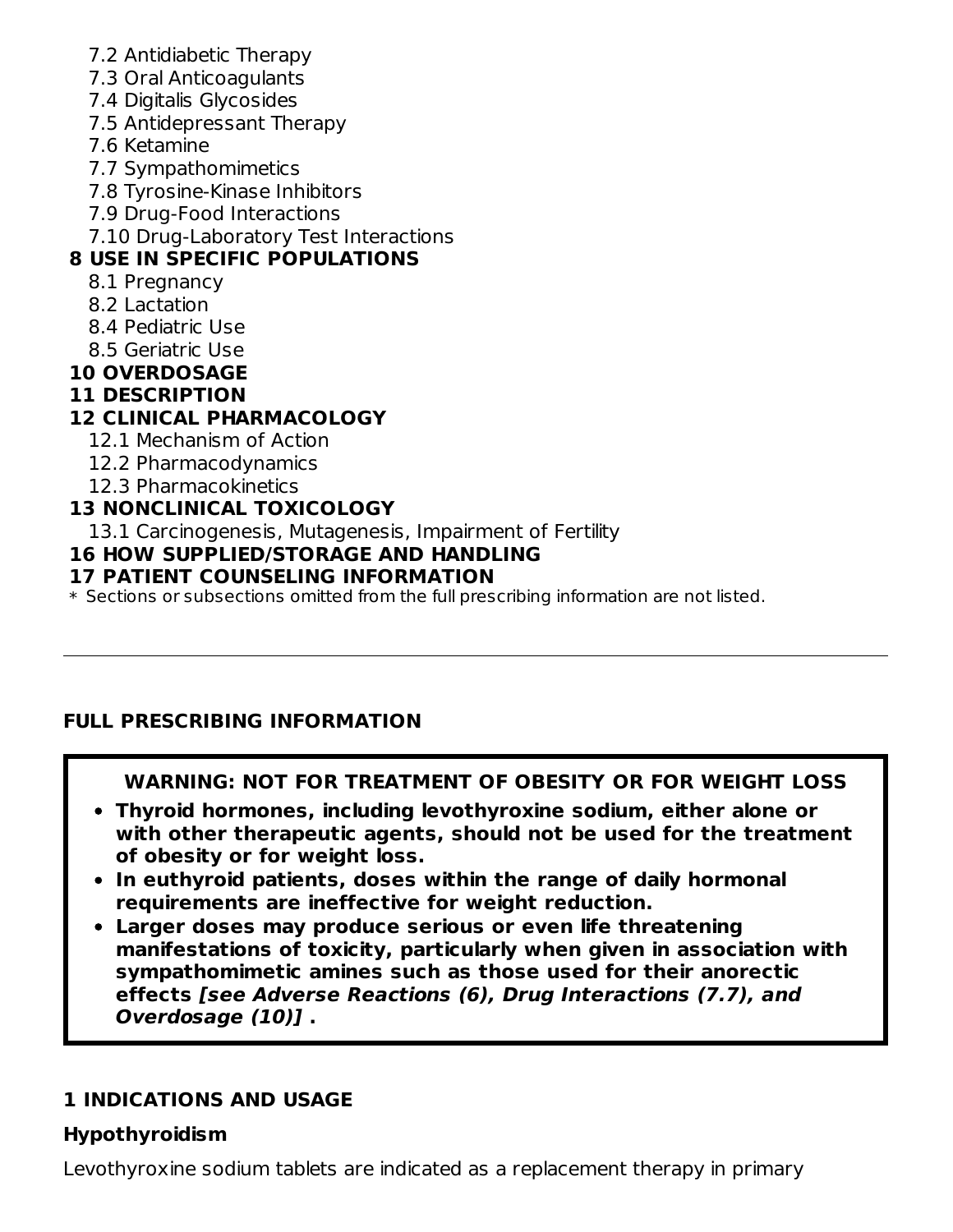(thyroidal), secondary (pituitary), and tertiary (hypothalamic) congenital or acquired hypothyroidism.

## **Pituitary Thyrotropin (Thyroid‑Stimulating Hormone, TSH) Suppression**

Levothyroxine sodium tablets are indicated as an adjunct to surgery and radioiodine therapy in the management of thyrotropin-dependent well-differentiated thyroid cancer.

- Limitations of Use:
- Levothyroxine sodium tablets are not indicated for suppression of benign thyroid nodules and nontoxic diffuse goiter in iodine-sufficient patients as there are no clinical benefits and overtreatment with levothyroxine sodium may induce hyperthyroidism [see Warnings and Precautions(5.4)] .
- Levothyroxine sodium tablets are not indicated for treatment of hypothyroidism during the recovery phase of subacute thyroiditis.

# **2 DOSAGE AND ADMINISTRATION**

## **2.1 General Administration Information**

Administer levothyroxine sodium tablets as a single daily dose, on an empty stomach, one-half to one hour before breakfast.

Administer levothyroxine sodium tablets at least 4 hours before or after drugs known to interfere with levothyroxine sodium absorption [see Drug Interactions (7.1)].

Evaluate the need for dose adjustments when regularly administering within one hour of certain foods that may affect levothyroxine sodium tablets absorption [see Drug Interactions (7.9) and Clinical Pharmacology (12.3)] .

Administer levothyroxine sodium tablets to infants and children who cannot swallow intact tablets by crushing the tablet, suspending the freshly crushed tablet in a small amount (5 to 10 mL or 1 to 2 teaspoons) of water and immediately administering the suspension by spoon or dropper. Do not store the suspension. Do not administer in foods that decrease absorption of levothyroxine sodium tablets, such as soybean-based infant formula [see Drug Interactions (7.9)] .

# **2.2 General Principles of Dosing**

The dose of levothyroxine sodium tablets for hypothyroidism or pituitary TSH suppression depends on a variety of factors including: the patient's age, body weight, cardiovascular status, concomitant medical conditions (including pregnancy), concomitant medications, co-administered food and the specific nature of the condition being treated [see Dosage and Administration (2.3), Warnings and Precautions (5), and Drug Interactions (7)] . Dosing must be individualized to account for these factors and dose adjustments made based on periodic assessment of the patient's clinical response and laboratory parameters [see Dosage and Administration (2.4)] .

The peak therapeutic effect of a given dose of levothyroxine sodium tablets may not be attained for 4 to 6 weeks.

# **2.3 Dosing in Specific Patient Populations**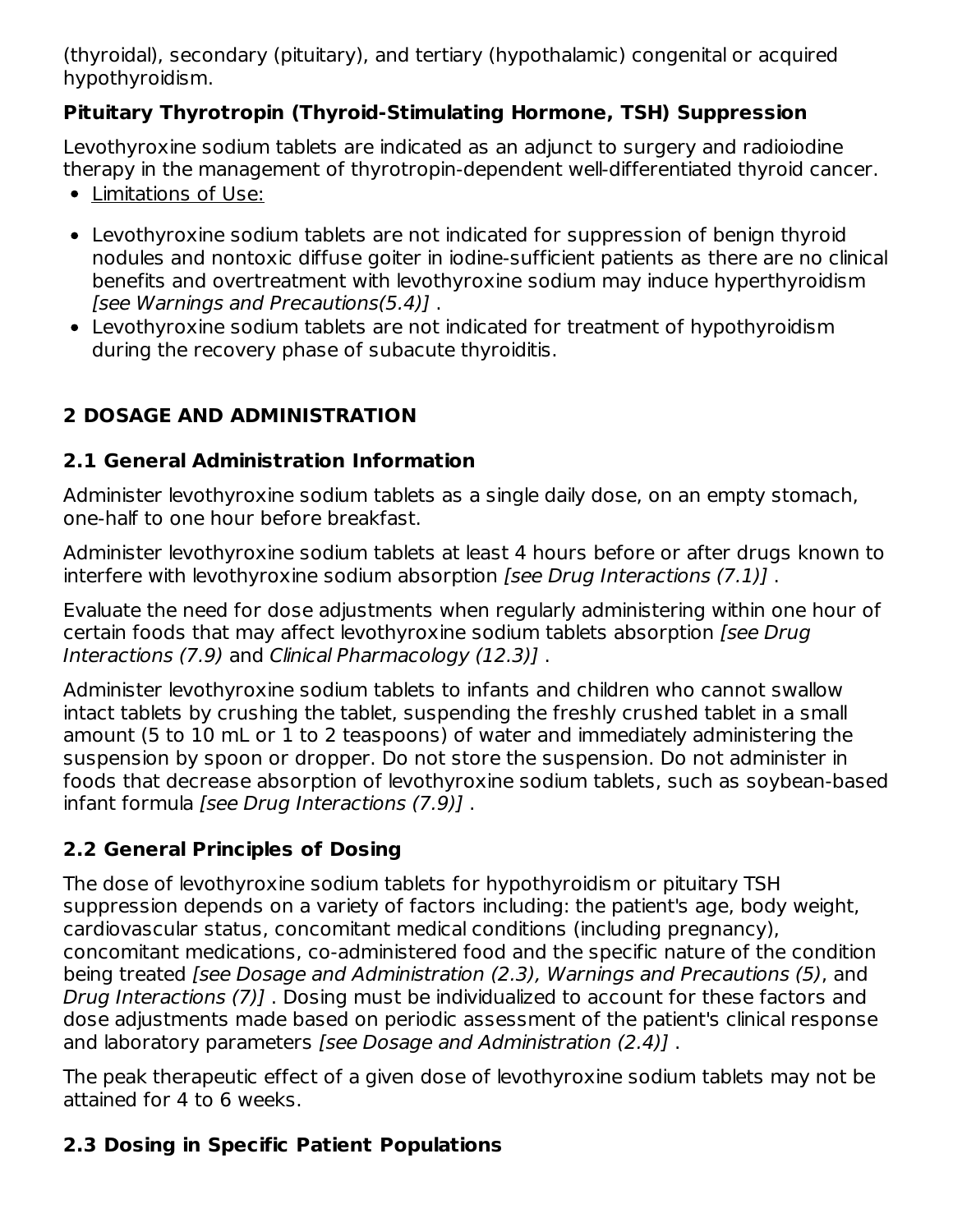### Primary Hypothyroidism in Adults and in Adolescents in Whom Growth and Puberty are **Complete**

Start levothyroxine sodium tablets at the full replacement dose in otherwise healthy, non-elderly individuals who have been hypothyroid for only a short time (such as a few months). The average full replacement dose of levothyroxine sodium tablets is approximately 1.6 mcg per kg per day (for example: 100 to 125 mcg per day for a 70 kg adult).

Adjust the dose by 12.5 to 25 mcg increments every 4 to 6 weeks until the patient is clinically euthyroid and the serum TSH returns to normal. Doses greater than 200 mcg per day are seldom required. An inadequate response to daily doses of greater than 300 mcg per day is rare and may indicate poor compliance, malabsorption, drug interactions, or a combination of these factors.

For elderly patients or patients with underlying cardiac disease, start with a dose of 12.5 to 25 mcg per day. Increase the dose every 6 to 8 weeks, as needed until the patient is clinically euthyroid and the serum TSH returns to normal. The full replacement dose of levothyroxine sodium tablets may be less than 1 mcg per kg per day in elderly patients.

In patients with severe longstanding hypothyroidism, start with a dose of 12.5 to 25 mcg per day. Adjust the dose in 12.5 to 25 mcg increments every 2 to 4 weeks until the patient is clinically euthyroid and the serum TSH level is normalized.

## Secondary or Tertiary Hypothyroidism

Start levothyroxine sodium tablets at the full replacement dose in otherwise healthy, non-elderly individuals. Start with a lower dose in elderly patients, patients with underlying cardiovascular disease or patients with severe longstanding hypothyroidism as described above. Serum TSH is not a reliable measure of levothyroxine sodium tablets dose adequacy in patients with secondary or tertiary hypothyroidism and should not be used to monitor therapy. Use the serum free-T4 level to monitor adequacy of therapy in this patient population. Titrate levothyroxine sodium dosing per above instructions until the patient is clinically euthyroid and the serum free-T4 level is restored to the upper half of the normal range.

### Pediatric Dosage - Congenital or Acquired Hypothyroidism

The recommended daily dose of levothyroxine sodium tablets in pediatric patients with hypothyroidism is based on body weight and changes with age as described in Table 1. Start levothyroxine sodium tablets at the full daily dose in most pediatric patients. Start at a lower starting dose in newborns (0 to 3 months) at risk for cardiac failure and in children at risk for hyperactivity (see below). Monitor for clinical and laboratory response [see Dosage and Administration (2.4)] .

### **Table 1. Levothyroxine Sodium Tablets Dosing Guidelines for Pediatric Hypothyroidism**

| <b>AGE</b>       | Daily Dose Per Kg Body Weight a |
|------------------|---------------------------------|
| 0 to 3 months    | 10 to 15 mcg/kg/day             |
| 3 to 6 months    | 8 to 10 mcg/kg/day              |
| $6$ to 12 months | 6 to 8 mcg/kg/day               |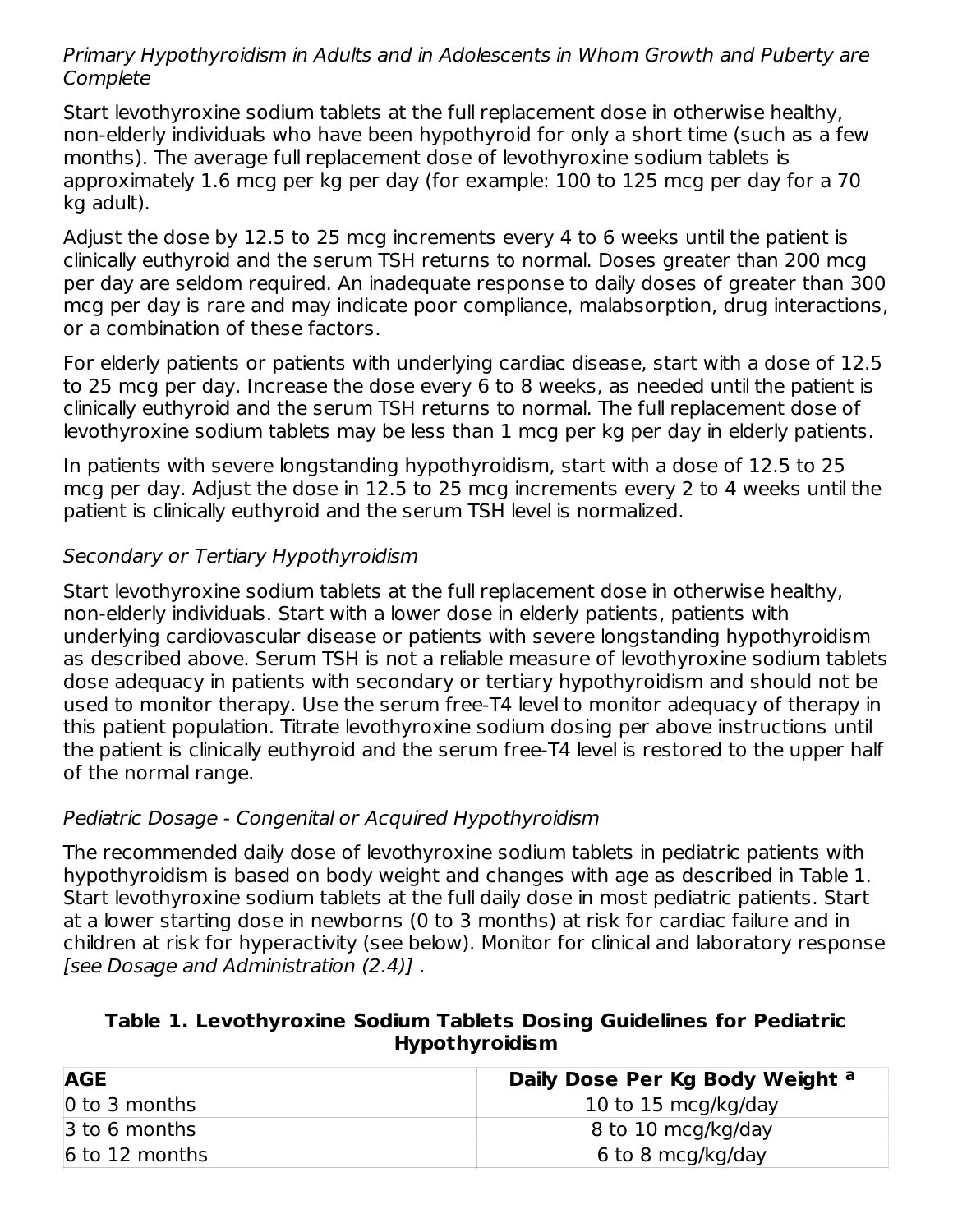| 1 to 5 years                                                                                                                                                        | 5 to 6 mcg/kg/day |  |
|---------------------------------------------------------------------------------------------------------------------------------------------------------------------|-------------------|--|
| $6$ to 12 years                                                                                                                                                     | 4 to 5 mcg/kg/day |  |
| Greater than 12 years but growth and<br>puberty incomplete                                                                                                          | 2 to 3 mcg/kg/day |  |
| Growth and puberty complete                                                                                                                                         | 1.6 mcg/kg/day    |  |
| a. The dose should be adjusted based on clinical response and laboratory parameters<br>[see Dosage and Administration (2.4) and Use in Specific Populations (8.4)]. |                   |  |

Newborns (0 to 3 months) at risk for cardiac failure: Consider a lower starting dose in newborns at risk for cardiac failure.

Increase the dose every 4 to 6 weeks as needed based on clinical and laboratory response.

Children at risk for hyperactivity: To minimize the risk of hyperactivity in children, start at one-fourth the recommended full replacement dose, and increase on a weekly basis by one-fourth the full recommended replacement dose until the full recommended replacement dose is reached.

### **Pregnancy**

Pre-existing Hypothyroidism: Levothyroxine sodium tablets dose requirements may increase during pregnancy. Measure serum TSH and free-T4 as soon as pregnancy is confirmed and, at minimum, during each trimester of pregnancy. In patients with primary hypothyroidism, maintain serum TSH in the trimester-specific reference range. For patients with serum TSH above the normal trimester-specific range, increase the dose of levothyroxine sodium by 12.5 to 25 mcg/day and measure TSH every 4 weeks until a stable levothyroxine sodium dose is reached and serum TSH is within the normal trimester-specific range. Reduce levothyroxine sodium dosage to pre-pregnancy levels immediately after delivery and measure serum TSH levels 4 to 8 weeks postpartum to ensure levothyroxine sodium dose is appropriate.

New Onset Hypothyroidism: Normalize thyroid function as rapidly as possible. In patients with moderate to severe signs and symptoms of hypothyroidism, start levothyroxine sodium at the full replacement dose (1.6 mcg per kg body weight per day). In patients with mild hypothyroidism (TSH < 10 IU per litre) start levothyroxine sodium tablets at 1.0 mcg per kg body weight per day. Evaluate serum TSH every 4 weeks and adjust levothyroxine sodium tablets dosage until a serum TSH is within the normal trimester specific range [see Use in Specific Populations (8.1)] .

### TSH Suppression in Well-differentiated Thyroid Cancer

Generally, TSH is suppressed to below 0.1 IU per litre, and this usually requires a levothyroxine sodium tablets dose of greater than 2 mcg per kg per day. However, in patients with high-risk tumors, the target level for TSH suppression may be lower.

# **2.4 Monitoring TSH and/or Thyroxine (T4) Levels**

Assess the adequacy of therapy by periodic assessment of laboratory tests and clinical evaluation. Persistent clinical and laboratory evidence of hypothyroidism despite an apparent adequate replacement dose of levothyroxine sodium may be evidence of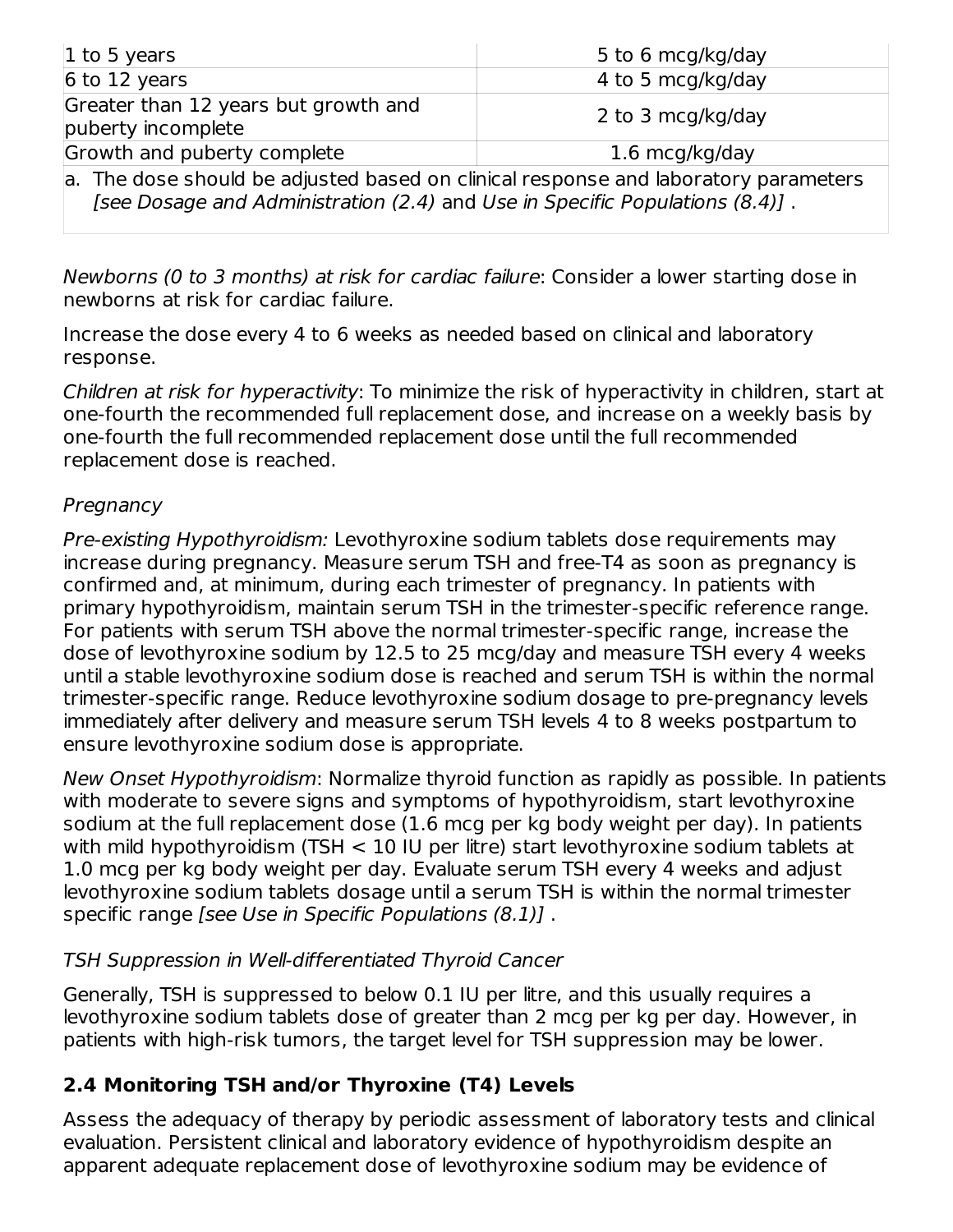inadequate absorption, poor compliance, drug interactions, or a combination of these factors.

### Adults

In adult patients with primary hypothyroidism, monitor serum TSH levels after an interval of 6 to 8 weeks after any change in dose. In patients on a stable and appropriate replacement dose, evaluate clinical and biochemical response every 6 to 12 months and whenever there is a change in the patient's clinical status.

### Pediatrics

In patients with congenital hypothyroidism, assess the adequacy of replacement therapy by measuring both serum TSH and total or free-T4. Monitor TSH and total or free-T4 in children as follows: 2 and 4 weeks after the initiation of treatment, 2 weeks after any change in dosage, and then every 3 to 12 months thereafter following dose stabilization until growth is completed. Poor compliance or abnormal values may necessitate more frequent monitoring. Perform routine clinical examination, including assessment of development, mental and physical growth, and bone maturation, at regular intervals.

While the general aim of therapy is to normalize the serum TSH level, TSH may not normalize in some patients due to in utero hypothyroidism causing a resetting of pituitary-thyroid feedback. Failure of the serum T4 to increase into the upper half of the normal range within 2 weeks of initiation of levothyroxine sodium therapy and/or of the serum TSH to decrease below 20 IU per litre within 4 weeks may indicate the child is not receiving adequate therapy. Assess compliance, dose of medication administered, and method of administration prior to increasing the dose of levothyroxine sodium [see Warnings and Precautions (5.1) and Use in Specific Populations (8.4)] .

### Secondary and Tertiary Hypothyroidism

Monitor serum free-T4 levels and maintain in the upper half of the normal range in these patients.

# **3 DOSAGE FORMS AND STRENGTHS**

All tablets having functional scoring

Levothyroxine sodium tablets USP are available as follows:

| <b>Tablet</b>     | <b>Strength</b> Tablet Description                                                                                                            |
|-------------------|-----------------------------------------------------------------------------------------------------------------------------------------------|
| $25 \text{ mcg}$  | Round shaped, Orange colored, uncoated tablets, break line on both side and<br>debossed with "P" and "1" on one side and plain on other side. |
| $50 \text{ mcg}$  | Round shaped, White colored, uncoated tablets, break line on both side and<br>debossed with "P" and "2" on one side and plain on other side.  |
| $75 \text{ mcg}$  | Round shaped, Violet colored, uncoated tablets, break line on both side and<br>debossed with "P" and "3" on one side and plain on other side. |
| 88 mcg            | Round shaped, Olive colored, uncoated tablets, break line on both side and<br>debossed with "P" and "4" on one side and plain on other side.  |
| $\ln 0 \text{ m}$ | Round shaped, Yellow colored, uncoated tablets, break line on both side and                                                                   |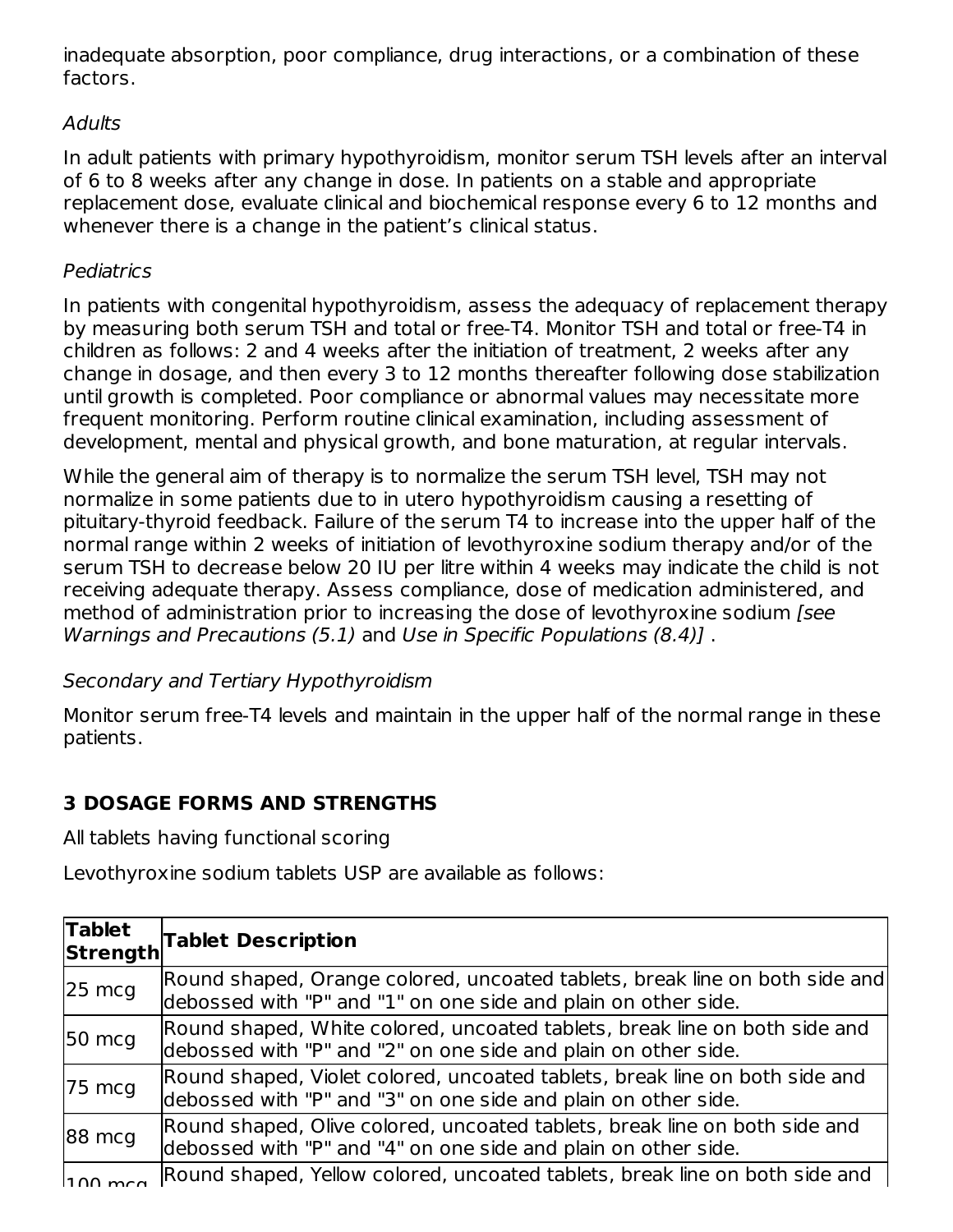| ודחת ווורח          | debossed with "P" and "14" on one side and plain on other side.                                                                                  |
|---------------------|--------------------------------------------------------------------------------------------------------------------------------------------------|
| $ 112 \text{ mcg} $ | Round shaped, Rose colored, uncoated tablets, break line on both side and<br>debossed with "P" and "6" on one side and plain on other side.      |
| $125 \text{ mcg}$   | Round shaped, Brown colored, uncoated tablets, break line on both side and<br>debossed with "P" and "7" on one side and plain on other side.     |
| 137 mcg             | Round shaped, Turquoise colored, uncoated tablets, break line on both side<br>and debossed with "P" and "8" on one side and plain on other side. |
| 150 mcg             | Round shaped, Blue colored, uncoated tablets, break line on both side and<br>debossed with "P" and "9" on one side and plain on other side.      |
| $ 175 \text{ mcg} $ | Round shaped, Lilac colored, uncoated tablets, break line on both side and<br>debossed with "P" and "10" on one side and plain on other side.    |
| 200 mcg             | Round shaped, Pink colored, uncoated tablets, break line on both side and<br>debossed with "P" and "11" on one side and plain on other side.     |
| 300 mcg             | Round shaped, Green colored, uncoated tablets, break line on both side and<br>debossed with "P" and "12" on one side and plain on other side.    |

## **4 CONTRAINDICATIONS**

Levothyroxine sodium tablets are contraindicated in patients with uncorrected adrenal insufficiency [see Warnings and Precautions (5.3)] .

## **5 WARNINGS AND PRECAUTIONS**

### **5.1 Cardiac Adverse Reactions in the Elderly and in Patients with Underlying Cardiovascular Disease**

Over-treatment with levothyroxine may cause an increase in heart rate, cardiac wall thickness, and cardiac contractility and may precipitate angina or arrhythmias, particularly in patients with cardiovascular disease and in elderly patients. Initiate levothyroxine sodium therapy in this population at lower doses than those recommended in younger individuals or in patients without cardiac disease [see Dosage and Administration (2.3), Use in Specific Populations (8.5)] .

Monitor for cardiac arrhythmias during surgical procedures in patients with coronary artery disease receiving suppressive levothyroxine sodium therapy. Monitor patients receiving concomitant levothyroxine sodium and sympathomimetic agents for signs and symptoms of coronary insufficiency.

If cardiac symptoms develop or worsen, reduce the levothyroxine sodium tablets dose or withhold for one week and restart at a lower dose.

### **5.2 Myxedema Coma**

Myxedema coma is a life-threatening emergency characterized by poor circulation and hypometabolism, and may result in unpredictable absorption of levothyroxine sodium from the gastrointestinal tract. Use of oral thyroid hormone drug products is not recommended to treat myxedema coma. Administer thyroid hormone products formulated for intravenous administration to treat myxedema coma.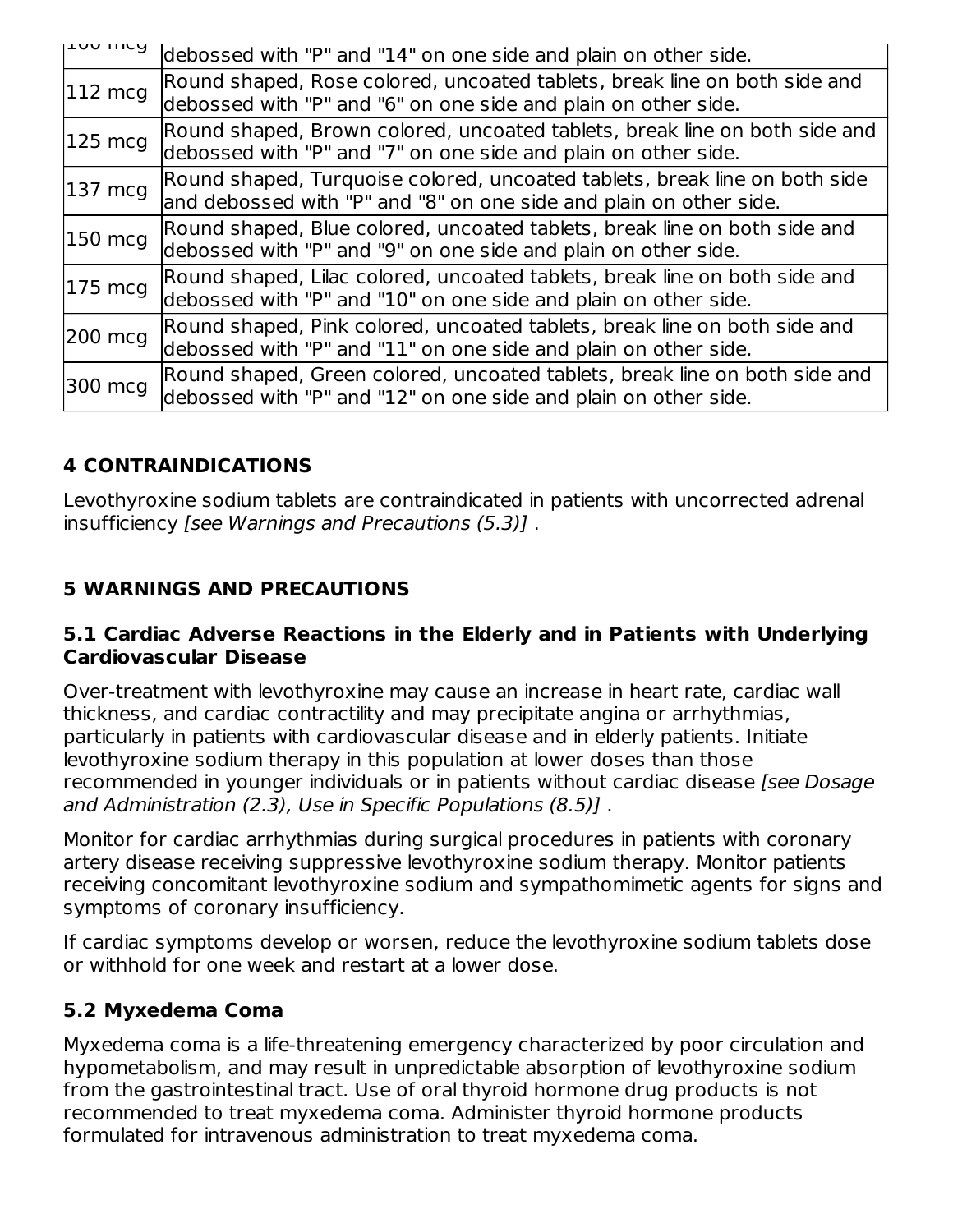# **5.3 Acute Adrenal Crisis in Patients with Concomitant Adrenal Insufficiency**

Thyroid hormone increases metabolic clearance of glucocorticoids. Initiation of thyroid hormone therapy prior to initiating glucocorticoid therapy may precipitate an acute adrenal crisis in patients with adrenal insufficiency. Treat patients with adrenal insufficiency with replacement glucocorticoids prior to initiating treatment with levothyroxine sodium [see Contraindications (4)] .

### **5.4 Prevention of Hyperthyroidism or Incomplete Treatment of Hypothyroidism**

Levothyroxine sodium has a narrow therapeutic index. Over- or under treatment with levothyroxine sodium may have negative effects on growth and development, cardiovascular function, bone metabolism, reproductive function, cognitive function, emotional state, gastrointestinal function, and glucose and lipid metabolism. Titrate the dose of levothyroxine sodium carefully and monitor response to titration to avoid these effects [see Dosage and Administration (2.4)] . Monitor for the presence of drug or food interactions when using levothyroxine sodium and adjust the dose as necessary [see Drug Interactions (7.9) and Clinical Pharmacology (12.3)] .

## **5.5 Worsening of Diabetic Control**

Addition of levothyroxine therapy in patients with diabetes mellitus may worsen glycemic control and result in increased antidiabetic agent or insulin requirements. Carefully monitor glycemic control after starting, changing, or discontinuing levothyroxine sodium [see Drug Interactions (7.2)] .

### **5.6 Decreased Bone Mineral Density Associated with Thyroid Hormone Over-Replacement**

Increased bone resorption and decreased bone mineral density may occur as a result of levothyroxine over-replacement, particularly in post-menopausal women. The increased bone resorption may be associated with increased serum levels and urinary excretion of calcium and phosphorous, elevations in bone alkaline phosphatase, and suppressed serum parathyroid hormone levels. Administer the minimum dose of levothyroxine sodium that achieves the desired clinical and biochemical response to mitigate this risk.

# **5.7 Risk of Allergic Reactions Due to Tartrazine**

This product contains FD&C Yellow No. 5 (tartrazine) which may cause allergic-type reactions (including bronchial asthma) in certain susceptible persons. Although the overall incidence of FD&C Yellow No. 5 (tartrazine) sensitivity in the general population is low, it is frequently seen in patients who also have aspirin hypersensitivity.

# **6 ADVERSE REACTIONS**

Adverse reactions associated with levothyroxine sodium therapy are primarily those of hyperthyroidism due to therapeutic overdosage [see Warnings and Precautions (5), Overdosage (10)] . They include the following:

- General: fatigue, increased appetite, weight loss, heat intolerance, fever, excessive sweating
- Central nervous system: headache, hyperactivity, nervousness, anxiety, irritability,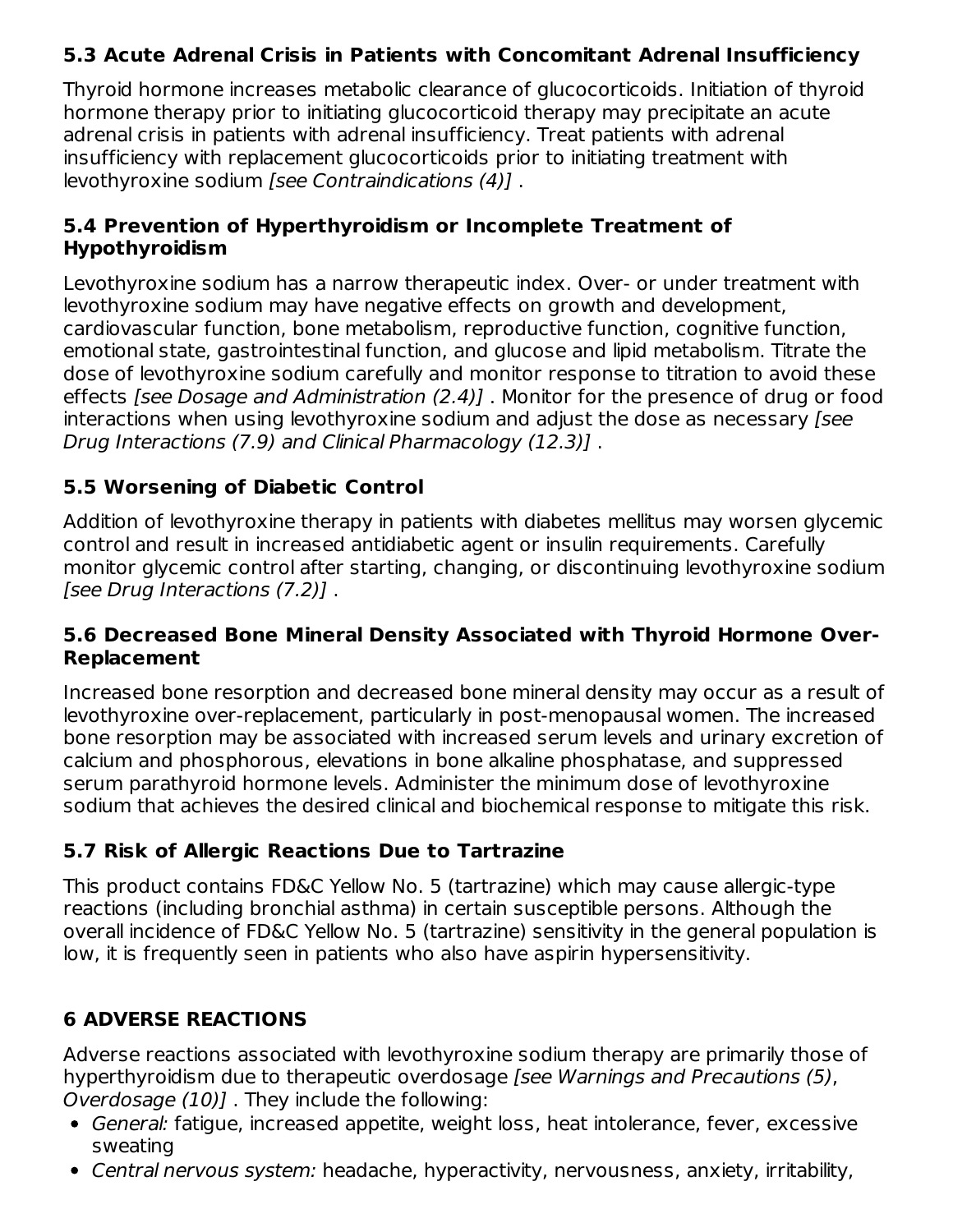emotional lability, insomnia

- Musculoskeletal: tremors, muscle weakness, muscle spasm
- Cardiovascular: palpitations, tachycardia, arrhythmias, increased pulse and blood pressure, heart failure, angina, myocardial infarction, cardiac arrest
- Respiratory: dyspnea
- Gastrointestinal: diarrhea, vomiting, abdominal cramps, elevations in liver function tests
- Dermatologic: hair loss, flushing, rash
- Endocrine: decreased bone mineral density
- Reproductive: menstrual irregularities, impaired fertility

Seizures have been reported rarely with the institution of levothyroxine therapy.

# **Adverse Reactions in Children**

Pseudotumor cerebri and slipped capital femoral epiphysis have been reported in children receiving levothyroxine therapy. Overtreatment may result in craniosynostosis in infants and premature closure of the epiphyses in children with resultant compromised adult height.

# **Hypersensitivity Reactions**

Hypersensitivity reactions to inactive ingredients have occurred in patients treated with thyroid hormone products. These include urticaria, pruritus, skin rash, flushing, angioedema, various gastrointestinal symptoms (abdominal pain, nausea, vomiting and diarrhea), fever, arthralgia, serum sickness, and wheezing. Hypersensitivity to levothyroxine itself is not known to occur.

# **7 DRUG INTERACTIONS**

# **7.1 Drugs Known to Affect Thyroid Hormone Pharmacokinetics**

Many drugs can exert effects on thyroid hormone pharmacokinetics and metabolism (e.g., absorption, synthesis, secretion, catabolism, protein binding, and target tissue response) and may alter the therapeutic response to levothyroxine sodium (see Tables 2 to 5 below).

| Table 2. Drugs That May Decrease T4 Absorption (Hypothyroidism) |  |
|-----------------------------------------------------------------|--|
|                                                                 |  |

Potential impact: Concurrent use may reduce the efficacy of levothyroxine sodium by binding and delaying or preventing absorption, potentially resulting in hypothyroidism.

| <b>Drug or Drug</b><br><b>Class</b>                                                                                                 | <b>Effect</b>                                                                                                                        |
|-------------------------------------------------------------------------------------------------------------------------------------|--------------------------------------------------------------------------------------------------------------------------------------|
| Phosphate<br><b>Binders</b><br>$\left( e.g., \text{ calcium} \right)$<br>carbonate,<br>ferrous sulfate,<br>sevelamer,<br>lanthanum) | Phosphate binders may bind to levothyroxine. Administer<br>levothyroxine sodium tablets at least 4 hours apart from these<br>agents. |
| Orlistat                                                                                                                            | Monitor patients treated concomitantly with orlistat and levothyroxine                                                               |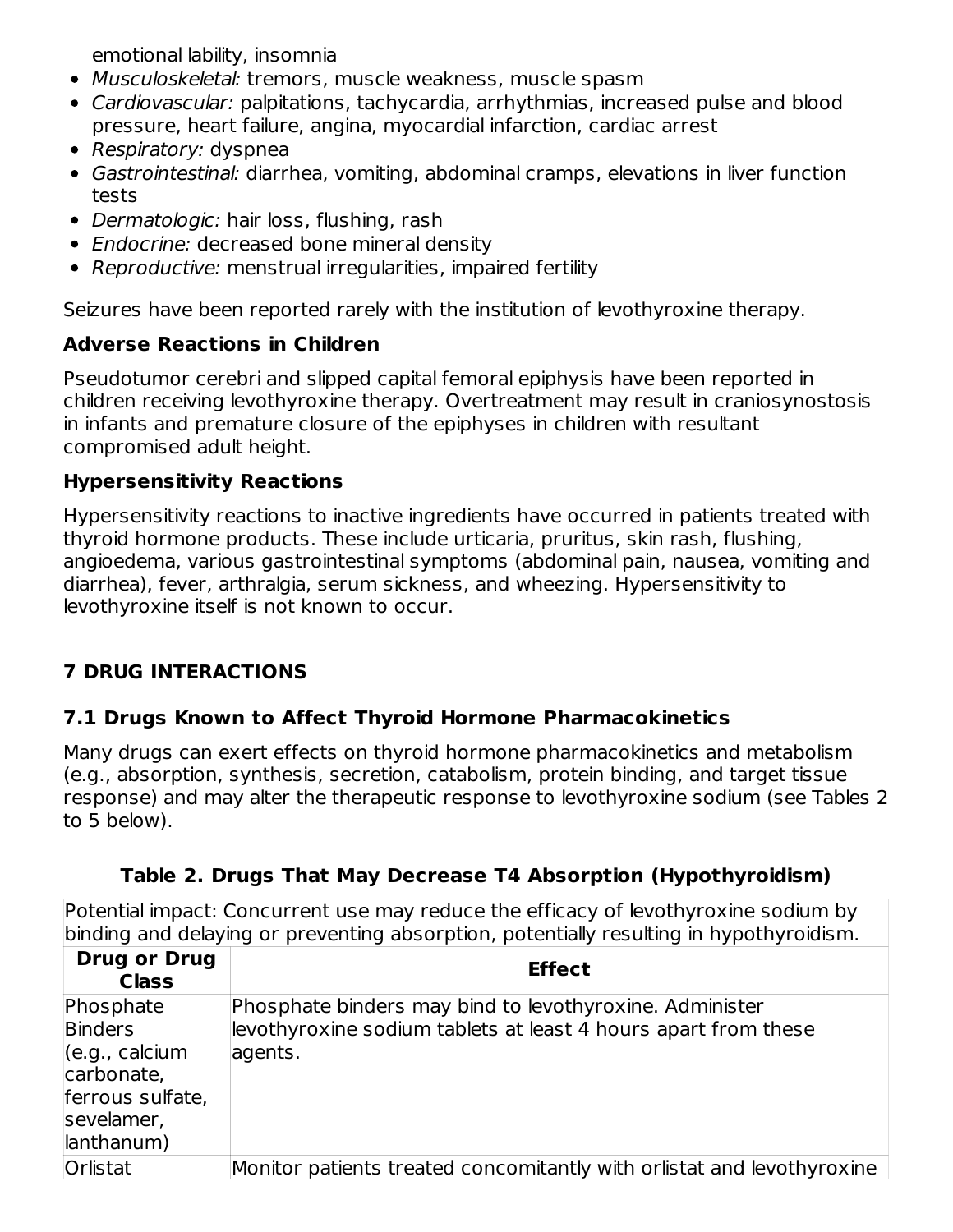|                        | sodium for changes in thyroid function.                                |
|------------------------|------------------------------------------------------------------------|
| <b>Bile Acid</b>       | Bile acid sequestrants and ion exchange resins are known to decrease   |
| Sequestrants           | levothyroxine absorption. Administer levothyroxine sodium tablets at   |
| (e.g.,                 | least 4 hours prior to these drugs or monitor TSH levels.              |
| colesevelam,           |                                                                        |
| cholestyramine,        |                                                                        |
| colestipol)            |                                                                        |
| lon Exchange           |                                                                        |
| <b>Resins</b>          |                                                                        |
| (e.g., Kayexalate)     |                                                                        |
| Other drugs:           | Gastric acidity is an essential requirement for adequate absorption of |
| <b>Proton Pump</b>     | levothyroxine. Sucralfate, antacids and proton pump inhibitors may     |
| <b>Inhibitors</b>      | cause hypochlorhydria, affect intragastric pH, and reduce              |
| Sucralfate             | levothyroxine absorption. Monitor patients appropriately.              |
| Antacids               |                                                                        |
| $(e.g.,$ aluminum $\&$ |                                                                        |
| magnesium              |                                                                        |
| hydroxides,            |                                                                        |
| simethicone)           |                                                                        |

#### **Table 3. Drugs That May Alter T4 and Triiodothyronine (T3) Serum Transport Without Affecting Free Thyroxine (FT4) Concentration (Euthyroidism)**

| <b>Drug or Drug</b><br><b>Class</b>                                                                          | <b>Effect</b>                                                                                                                                                                                                                                |
|--------------------------------------------------------------------------------------------------------------|----------------------------------------------------------------------------------------------------------------------------------------------------------------------------------------------------------------------------------------------|
| Clofibrate<br>Estrogen-<br>containing oral<br>contraceptives<br>Estrogens<br>(oral)<br>Heroin /<br>Methadone | These drugs may increase serum thyroxine-binding globulin (TBG)<br>concentration.                                                                                                                                                            |
| 5-Fluorouracil<br>Mitotane<br>Tamoxifen                                                                      |                                                                                                                                                                                                                                              |
| Androgens /<br>Anabolic<br>Steroids<br>Asparaginase<br>Glucocorticoids<br>Slow-Release<br>Nicotinic Acid     | These drugs may decrease serum TBG concentration.                                                                                                                                                                                            |
|                                                                                                              | Potential impact (below): Administration of these agents with levothyroxine sodium<br> results in an initial transient increase in FT4. Continued administration results in a<br>decrease in serum T4 and normal FT4 and TSH concentrations. |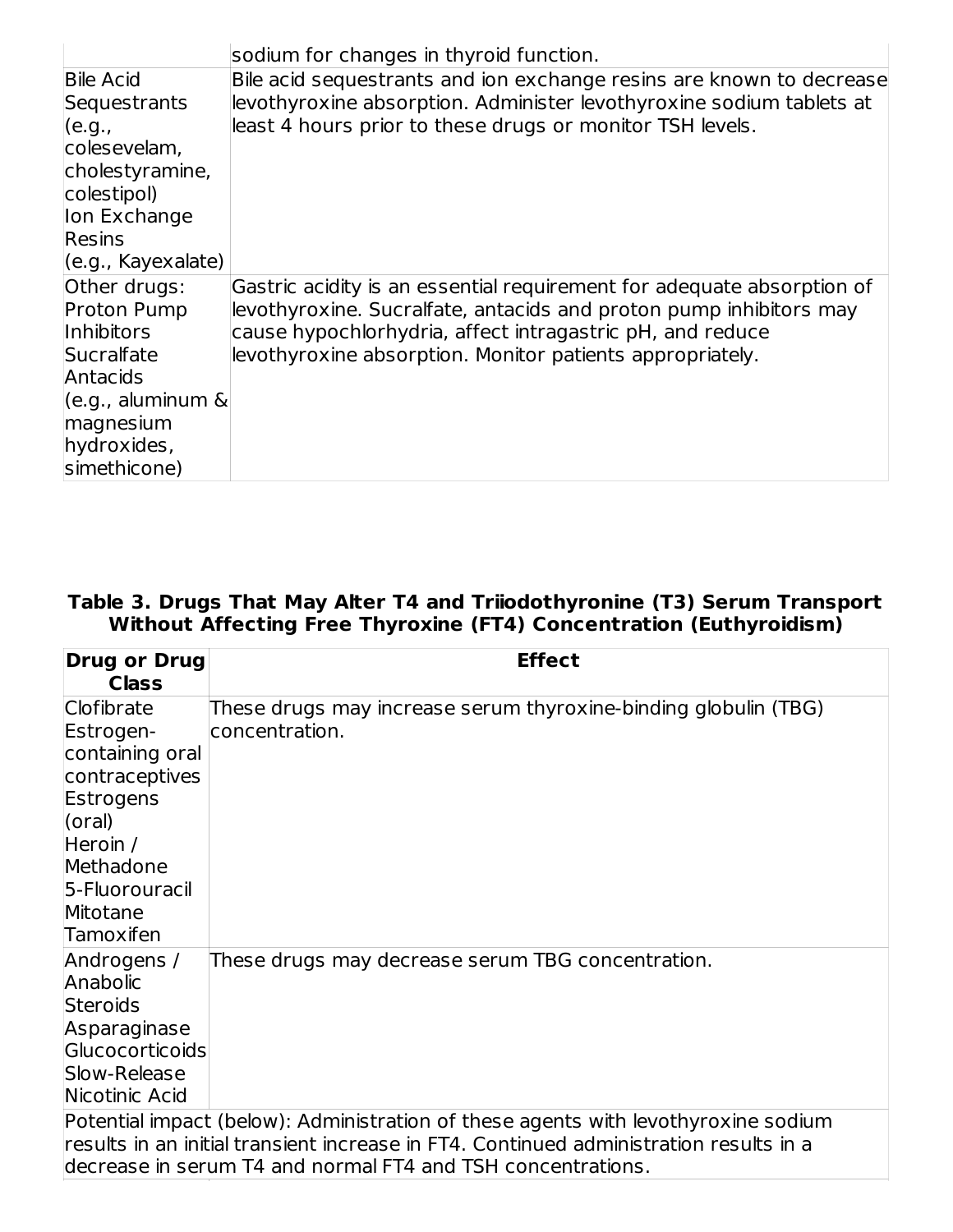| g/day)                       | Salicylates ( $>$ 2 Salicylates inhibit binding of T4 and T3 to TBG and transthyretin. An initial<br>increase in serum FT4 is followed by return of FT4 to normal levels with<br>sustained therapeutic serum salicylate concentrations, although total T4<br>levels may decrease by as much as 30%. |
|------------------------------|-----------------------------------------------------------------------------------------------------------------------------------------------------------------------------------------------------------------------------------------------------------------------------------------------------|
| Other drugs:                 | These drugs may cause protein-binding site displacement. Furosemide<br>Carbamazepine has been shown to inhibit the protein binding of T4 to TBG and albumin,                                                                                                                                        |
|                              | Furosemide ( $>$ causing an increase free T4 fraction in serum. Furosemide competes for                                                                                                                                                                                                             |
| 80 mg IV)                    | T4-binding sites on TBG, prealbumin, and albumin, so that a single high                                                                                                                                                                                                                             |
| Heparin<br><b>Hydantoins</b> | dose can acutely lower the total T4 level. Phenytoin and carbamazepine<br>reduce serum protein binding of levothyroxine, and total and free T4                                                                                                                                                      |
| Non-Steroidal                | may be reduced by 20% to 40%, but most patients have normal serum                                                                                                                                                                                                                                   |
| Anti-                        | TSH levels and are clinically euthyroid. Closely monitor thyroid hormone                                                                                                                                                                                                                            |
| inflammatory                 | parameters.                                                                                                                                                                                                                                                                                         |
| Drugs                        |                                                                                                                                                                                                                                                                                                     |
| - Fenamates                  |                                                                                                                                                                                                                                                                                                     |

### **Table 4. Drugs That May Alter Hepatic Metabolism of T4 (Hypothyroidism)**

Potential impact: Stimulation of hepatic microsomal drug-metabolizing enzyme activity may cause increased hepatic degradation of levothyroxine, resulting in increased levothyroxine sodium requirements.

| Drug or<br><b>Drug Class</b> | <b>Effect</b>                                                                                                                                                                                                                                                                                                                                                      |
|------------------------------|--------------------------------------------------------------------------------------------------------------------------------------------------------------------------------------------------------------------------------------------------------------------------------------------------------------------------------------------------------------------|
|                              | Phenobarbital Phenobarbital has been shown to reduce the response to thyroxine.                                                                                                                                                                                                                                                                                    |
| Rifampin                     | Phenobarbital increases L-thyroxine metabolism by inducing uridine 5'-<br>diphospho-glucuronosyltransferase (UGT) and leads to a lower T4 serum<br>levels. Changes in thyroid status may occur if barbiturates are added or<br>withdrawn from patients being treated for hypothyroidism. Rifampin has<br>been shown to accelerate the metabolism of levothyroxine. |

### **Table 5. Drugs That May Decrease Conversion of T4 to T3**

Potential impact: Administration of these enzyme inhibitors decreases the peripheral conversion of T4 to T3, leading to decreased T3 levels. However, serum T4 levels are usually normal but may occasionally be slightly increased.

| <b>Drug or Drug</b><br><b>Class</b> | <b>Effect</b>                                                                          |
|-------------------------------------|----------------------------------------------------------------------------------------|
|                                     | Beta-adrenergic In patients treated with large doses of propranolol (> 160 mg/day), T3 |
| antagonists                         | and T4 levels change, TSH levels remain normal, and patients are                       |
| (e.g.,                              | clinically euthyroid. Actions of particular beta-adrenergic antagonists                |
| Propranolol >                       | may be impaired when a hypothyroid patient is converted to the                         |
| $160$ mg/day)                       | euthyroid state.                                                                       |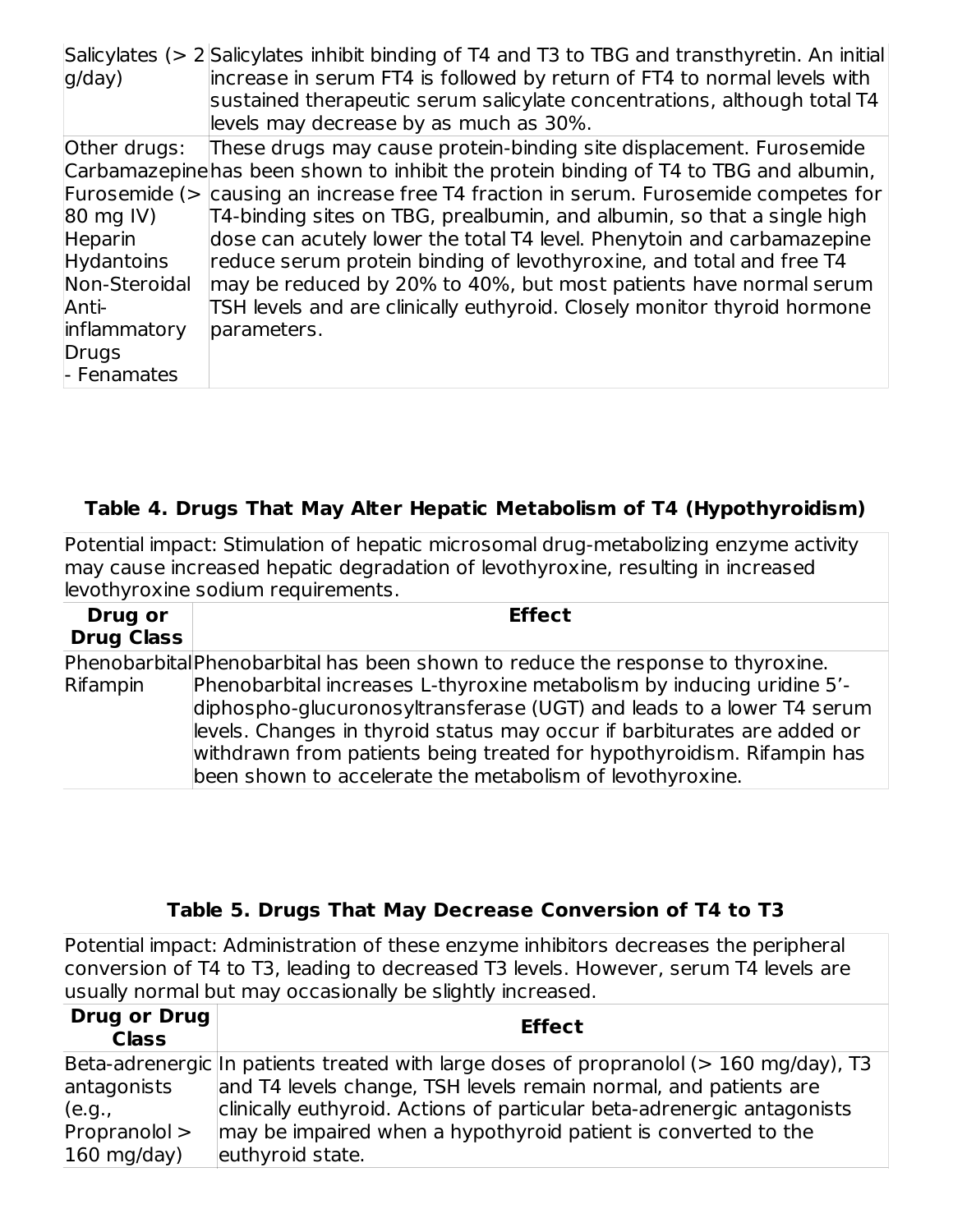Glucocorticoids Short-term administration of large doses of glucocorticoids may (e.g., Dexamethasone serum T4 levels. However, long-term glucocorticoid therapy may result  $\geq$  4 mg/day) decrease serum T3 concentrations by 30% with minimal change in in slightly decreased T3 and T4 levels due to decreased TBG production (See above). Other drugs: Amiodarone Amiodarone inhibits peripheral conversion of levothyroxine (T4) to triiodothyronine (T3) and may cause isolated biochemical changes (increase in serum free-T4, and decreased or normal free-T3) in clinically euthyroid patients.

# **7.2 Antidiabetic Therapy**

Addition of levothyroxine sodium therapy in patients with diabetes mellitus may worsen glycemic control and result in increased antidiabetic agent or insulin requirements. Carefully monitor glycemic control, especially when thyroid therapy is started, changed, or discontinued [see Warnings and Precautions (5.5)] .

# **7.3 Oral Anticoagulants**

Levothyroxine sodium increases the response to oral anticoagulant therapy. Therefore, a decrease in the dose of anticoagulant may be warranted with correction of the hypothyroid state or when the levothyroxine sodium dose is increased. Closely monitor coagulation tests to permit appropriate and timely dosage adjustments.

# **7.4 Digitalis Glycosides**

Levothyroxine sodium may reduce the therapeutic effects of digitalis glycosides. Serum digitalis glycoside levels may decrease when a hypothyroid patient becomes euthyroid, necessitating an increase in the dose of digitalis glycosides.

# **7.5 Antidepressant Therapy**

Concurrent use of tricyclic (e.g., amitriptyline) or tetracyclic (e.g., maprotiline) antidepressants and levothyroxine sodium may increase the therapeutic and toxic effects of both drugs, possibly due to increased receptor sensitivity to catecholamines. Toxic effects may include increased risk of cardiac arrhythmias and central nervous system stimulation. Levothyroxine sodium may accelerate the onset of action of tricyclics. Administration of sertraline in patients stabilized on levothyroxine sodium may result in increased levothyroxine sodium requirements.

# **7.6 Ketamine**

Concurrent use of ketamine and levothyroxine sodium may produce marked hypertension and tachycardia. Closely monitor blood pressure and heart rate in these patients.

# **7.7 Sympathomimetics**

Concurrent use of sympathomimetics and levothyroxine sodium may increase the effects of sympathomimetics or thyroid hormone. Thyroid hormones may increase the risk of coronary insufficiency when sympathomimetic agents are administered to patients with coronary artery disease.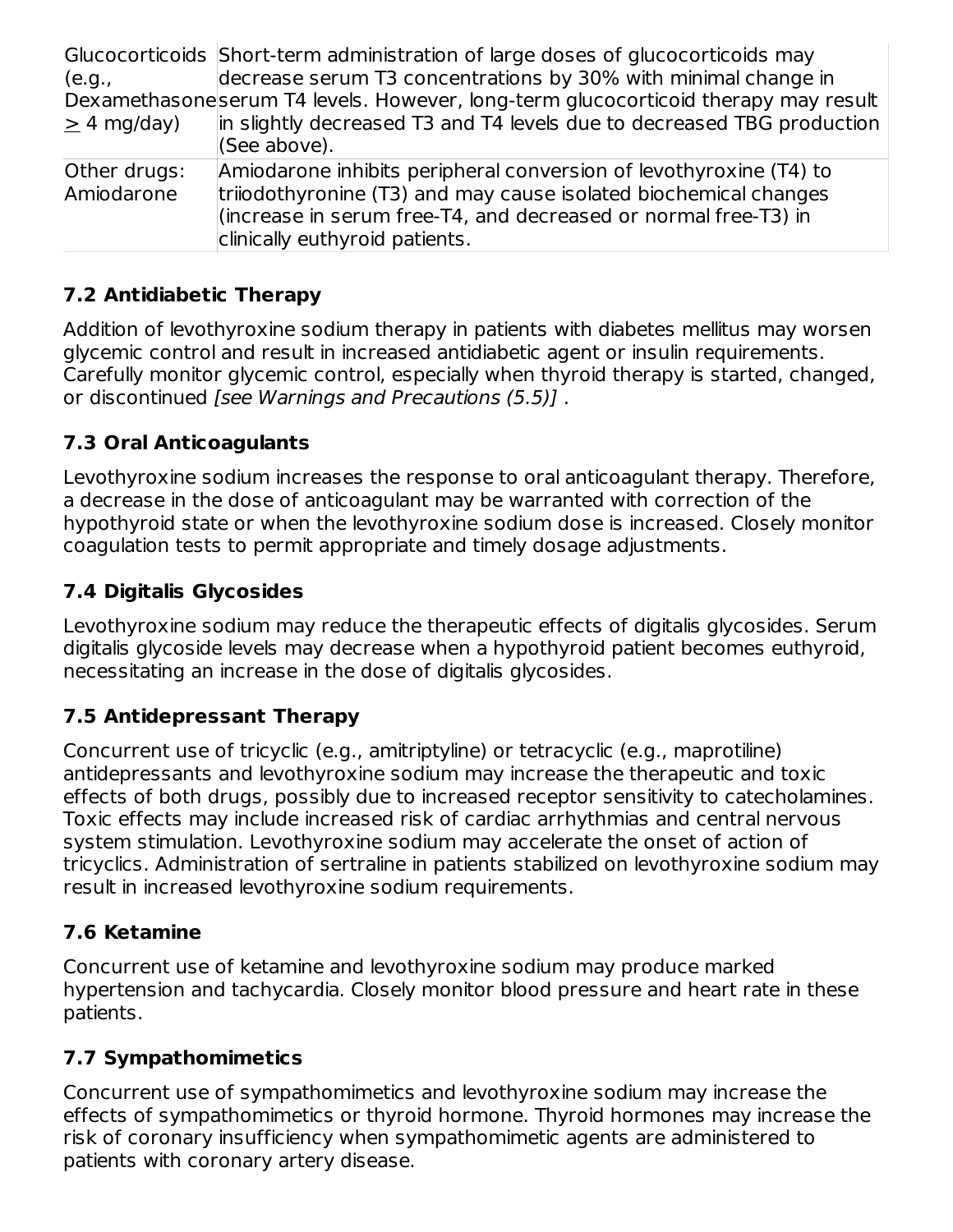### **7.8 Tyrosine-Kinase Inhibitors**

Concurrent use of tyrosine-kinase inhibitors such as imatinib may cause hypothyroidism. Closely monitor TSH levels in such patients.

# **7.9 Drug-Food Interactions**

Consumption of certain foods may affect levothyroxine sodium absorption thereby necessitating adjustments in dosing [see Dosage and Administration (2.1)] . Soybean flour, cottonseed meal, walnuts, and dietary fiber may bind and decrease the absorption of levothyroxine sodium from the gastrointestinal tract. Grapefruit juice may delay the absorption of levothyroxine and reduce its bioavailability.

# **7.10 Drug-Laboratory Test Interactions**

Consider changes in TBG concentration when interpreting T4 and T3 values. Measure and evaluate unbound (free) hormone and/or determine the free-T4 index (FT4I) in this circumstance. Pregnancy, infectious hepatitis, estrogens, estrogen-containing oral contraceptives, and acute intermittent porphyria increase TBG concentration. Nephrosis, severe hypoproteinemia, severe liver disease, acromegaly, androgens, and corticosteroids decrease TBG concentration. Familial hyper- or hypo-thyroxine binding globulinemias have been described, with the incidence of TBG deficiency approximating 1 in 9000.

# **8 USE IN SPECIFIC POPULATIONS**

# **8.1 Pregnancy**

### Risk Summary

Experience with levothyroxine use in pregnant women, including data from postmarketing studies, have not reported increased rates of major birth defects or miscarriages *[see Data]*. There are risks to the mother and fetus associated with untreated hypothyroidism in pregnancy. Since TSH levels may increase during pregnancy, TSH should be monitored and levothyroxine sodium dosage adjusted during pregnancy [see Clinical Considerations]. There are no animal studies conducted with levothyroxine during pregnancy. Levothyroxine sodium should not be discontinued during pregnancy and hypothyroidism diagnosed during pregnancy should be promptly treated.

The estimated background risk of major birth defects and miscarriage for the indicated population is unknown. In the U.S. general population, the estimated background risk of major birth defects and miscarriage in clinically recognized pregnancies is 2 to 4% and 15 to 20%, respectively.

Clinical Considerations

# Disease-Associated Maternal and/or Embryo/Fetal Risk

Maternal hypothyroidism during pregnancy is associated with a higher rate of complications, including spontaneous abortion, gestational hypertension, pre‑eclampsia, stillbirth, and premature delivery. Untreated maternal hypothyroidism may have an adverse effect on fetal neurocognitive development.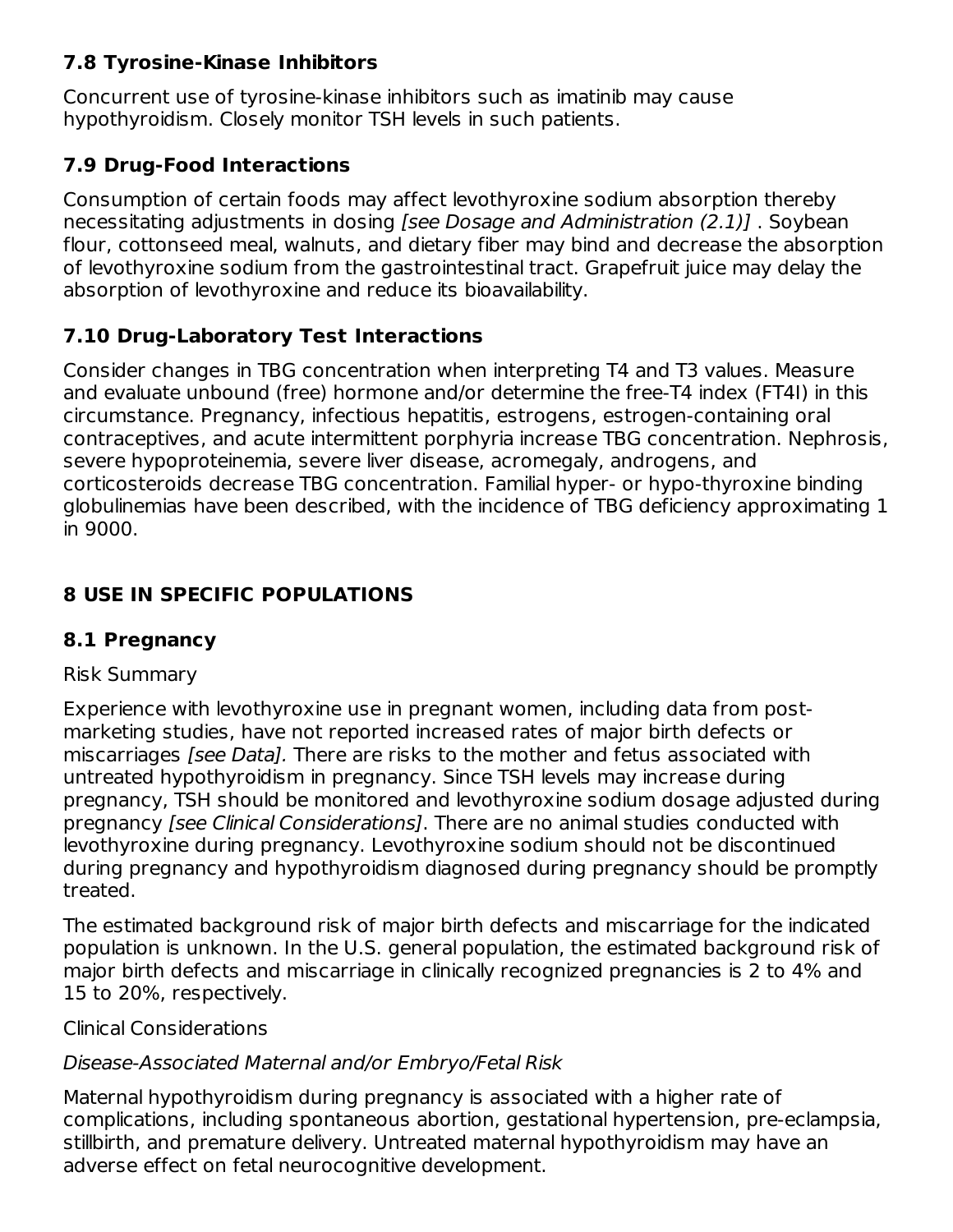### Dose Adjustments During Pregnancy and the Postpartum Period

Pregnancy may increase levothyroxine sodium requirements. Serum TSH levels should be monitored and the levothyroxine sodium dosage adjusted during pregnancy. Since postpartum TSH levels are similar to preconception values, the levothyroxine sodium dosage should return to the pre-pregnancy dose immediately after delivery (see Dosage and Administration (2.3)].

Data

### Human Data

Levothyroxine is approved for use as a replacement therapy for hypothyroidism. There is a long experience of levothyroxine use in pregnant women, including data from postmarketing studies that have not reported increased rates of fetal malformations, miscarriages or other adverse maternal or fetal outcomes associated with levothyroxine use in pregnant women.

### **8.2 Lactation**

### Risk Summary

Limited published studies report that levothyroxine is present in human milk. However, there is insufficient information to determine the effects of levothyroxine on the breastfed infant and no available information on the effects of levothyroxine on milk production. Adequate levothyroxine treatment during lactation may normalize milk production in hypothyroid lactating mothers. The developmental and health benefits of breastfeeding should be considered along with the mother's clinical need for levothyroxine sodium and any potential adverse effects on the breastfed infant from levothyroxine sodium or from the underlying maternal condition.

### **8.4 Pediatric Use**

The initial dose of levothyroxine sodium varies with age and body weight. Dosing adjustments are based on an assessment of the individual patient's clinical and laboratory parameters [see Dosage and Administration (2.3, 2.4)] .

In children in whom a diagnosis of permanent hypothyroidism has not been established, discontinue levothyroxine sodium administration for a trial period, but only after the child is at least 3 years of age. Obtain serum T4 and TSH levels at the end of the trial period, and use laboratory test results and clinical assessment to guide diagnosis and treatment, if warranted.

### Congenital Hypothyroidism[See Dosage and Administration ( 2.3, 2.4)]

Rapid restoration of normal serum T4 concentrations is essential for preventing the adverse effects of congenital hypothyroidism on intellectual development as well as on overall physical growth and maturation. Therefore, initiate levothyroxine sodium therapy immediately upon diagnosis. Levothyroxine is generally continued for life in these patients.

Closely monitor infants during the first 2 weeks of levothyroxine sodium therapy for cardiac overload, arrhythmias, and aspiration from avid suckling.

Closely monitor patients to avoid undertreatment or overtreatment. Undertreatment may have deleterious effects on intellectual development and linear growth.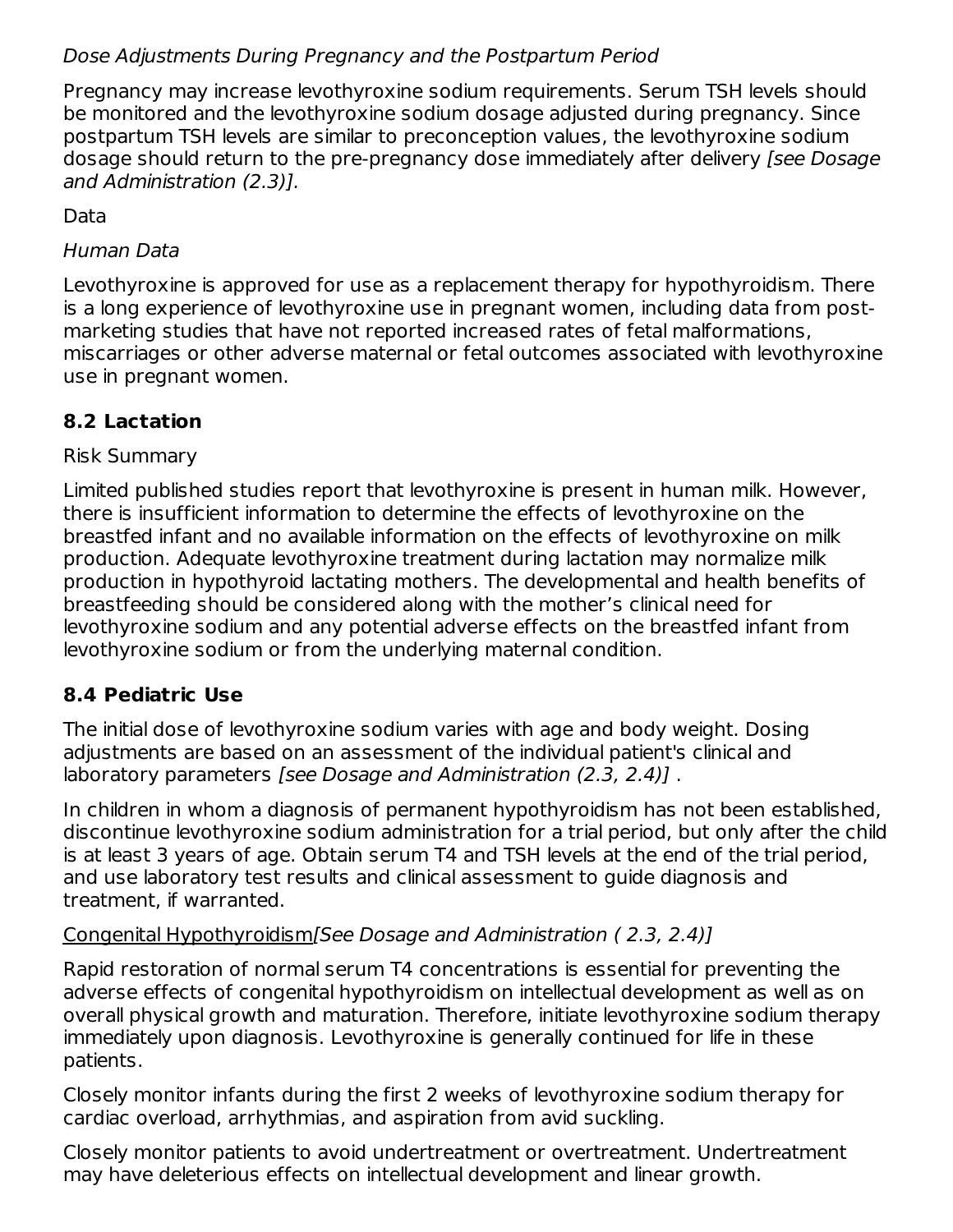Overtreatment is associated with craniosynostosis in infants, may adversely affect the tempo of brain maturation, and may accelerate the bone age and result in premature epiphyseal closure and compromised adult stature.

### Acquired Hypothyroidism in Pediatric Patients

Closely monitor patients to avoid undertreatment and overtreatment. Undertreatment may result in poor school performance due to impaired concentration and slowed mentation and in reduced adult height. Overtreatment may accelerate the bone age and result in premature epiphyseal closure and compromised adult stature.

Treated children may manifest a period of catch-up growth, which may be adequate in some cases to normalize adult height. In children with severe or prolonged hypothyroidism, catch-up growth may not be adequate to normalize adult height.

# **8.5 Geriatric Use**

Because of the increased prevalence of cardiovascular disease among the elderly, initiate levothyroxine sodium at less than the full replacement dose *[see Warnings and* Precautions (5.1) and Dosage and Administration (2.3)] . Atrial arrhythmias can occur in elderly patients. Atrial fibrillation is the most common of the arrhythmias observed with levothyroxine overtreatment in the elderly.

# **10 OVERDOSAGE**

The signs and symptoms of overdosage are those of hyperthyroidism [see Warnings and Precautions (5) and Adverse Reactions (6)] . In addition, confusion and disorientation may occur. Cerebral embolism, shock, coma, and death have been reported. Seizures occurred in a 3-year-old child ingesting 3.6 mg of levothyroxine. Symptoms may not necessarily be evident or may not appear until several days after ingestion of levothyroxine sodium.

Reduce the levothyroxine sodium dose or discontinue temporarily if signs or symptoms of overdosage occur. Initiate appropriate supportive treatment as dictated by the patient's medical status.

For current information on the management of poisoning or overdosage, contact the National Poison Control Center at 1-800-222-1222 or www.poison.org.

# **11 DESCRIPTION**

Levothyroxine sodium tablets, USP contain synthetic crystalline L-3,3',5,5' tetraiodothyronine sodium salt [levothyroxine (T4) sodium]. Synthetic T4 is chemically identical to that produced in the human thyroid gland. Levothyroxine (T4) sodium has an empirical formula of C  $_{15}$ H  $_{10}$ I  $_{4}$ N NaO  $_{4} \cdot$  H  $_{2}$ O, molecular weight of 798.86 (anhydrous), and structural formula as shown: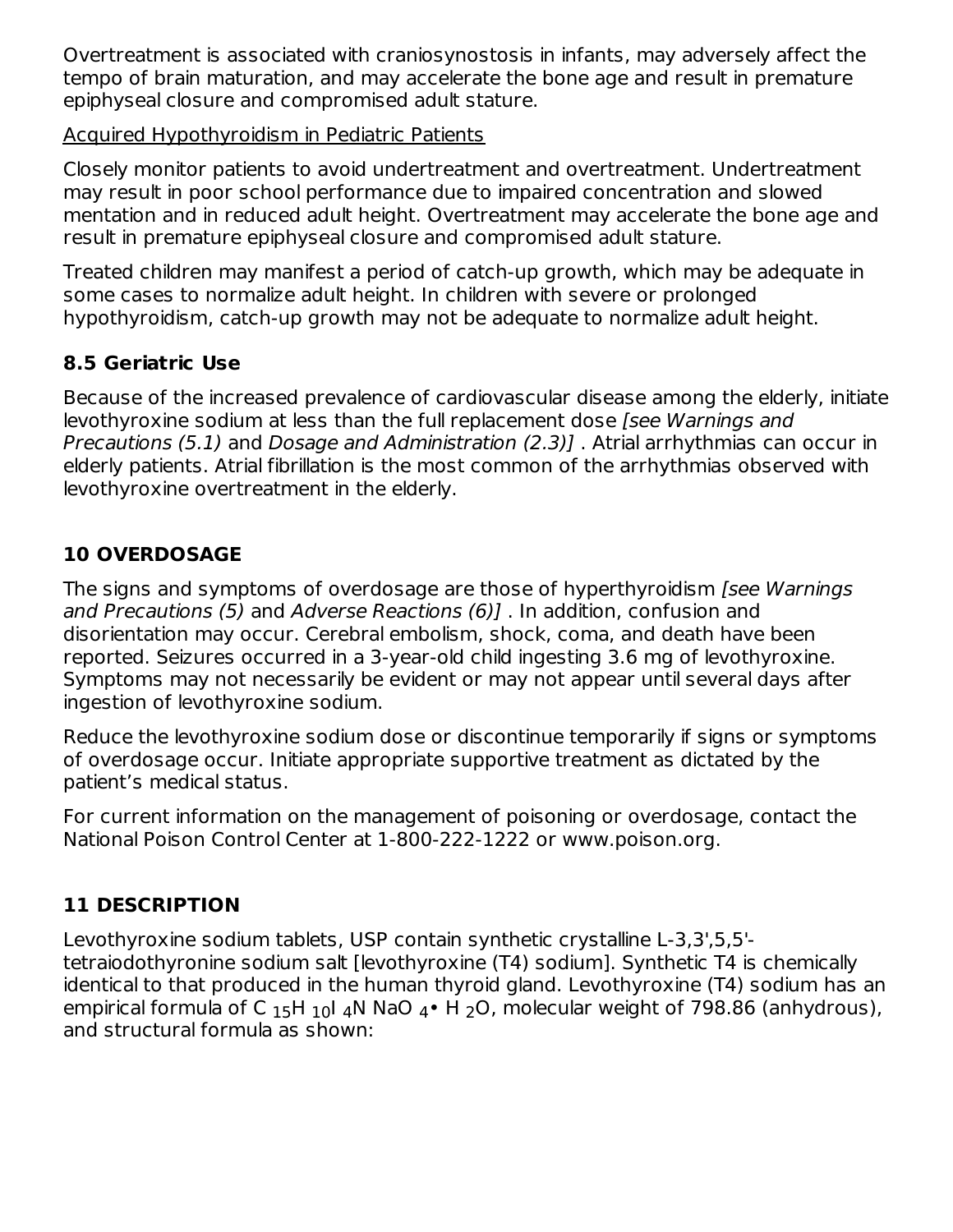

Levothyroxine sodium tablets, USP for oral administration are supplied in the following strengths: 25 mcg, 50 mcg, 75 mcg, 88 mcg, 100 mcg, 112 mcg, 125 mcg, 137 mcg, 150 mcg, 175 mcg, 200 mcg, and 300 mcg. Each levothyroxine sodium tablet contains the inactive ingredients microcrystalline sodium, light magnesium oxide, sodium starch glycolate and sodium stearyl fumarate.

Levothyroxine sodium tablets, USP contain no ingredients made from a glutencontaining grain (wheat, barley, or rye). Table 6 provides a listing of the color additives by tablet strength:

| <b>Table 6. Levothyroxine Sodium Tablets Color Additives</b>            |                                                                                                    |  |  |  |  |  |
|-------------------------------------------------------------------------|----------------------------------------------------------------------------------------------------|--|--|--|--|--|
| Strength<br>(mcg)                                                       | Color additive(s)                                                                                  |  |  |  |  |  |
| 25                                                                      | <b>FD&amp;C Yellow No. 6 Aluminum Lake</b>                                                         |  |  |  |  |  |
| 50                                                                      | None                                                                                               |  |  |  |  |  |
| 75                                                                      | FD&C Red No. 40 Aluminum Lake, FD&C Blue No. 2 Aluminum Lake                                       |  |  |  |  |  |
| 88                                                                      | FD&C Blue No. 2 Aluminum Lake, FD&C Yellow No. 5 Aluminum Lake                                     |  |  |  |  |  |
| 100<br>FD&C Yellow No. 5 Aluminum Lake, FD&C Yellow No. 6 Aluminum Lake |                                                                                                    |  |  |  |  |  |
| 112                                                                     | FD&C Red No. 40 Aluminum Lake, Carmine                                                             |  |  |  |  |  |
| 125                                                                     | FD&C Yellow No. 6 Aluminum Lake, FD&C Red No. 40 Aluminum Lake, FD&C<br>Blue No. 1 Aluminum Lake   |  |  |  |  |  |
| 137                                                                     | FD&C Blue No. 1 Aluminum Lake                                                                      |  |  |  |  |  |
| 150                                                                     | <b>FD&amp;C Blue No. 2 Aluminum Lake</b>                                                           |  |  |  |  |  |
| 175                                                                     | FD&C Blue No. 1 Aluminum Lake, Carmine                                                             |  |  |  |  |  |
| 200                                                                     | FD&C Red No. 40 Aluminum Lake                                                                      |  |  |  |  |  |
| 300                                                                     | D&C Yellow No. 10 Aluminum Lake, FD&C Yellow No. 6 Aluminum Lake, FD&C<br>Blue No. 1 Aluminum Lake |  |  |  |  |  |

FDA approved dissolution test method differs from the USP dissolution test methods.

### **12 CLINICAL PHARMACOLOGY**

### **12.1 Mechanism of Action**

Thyroid hormones exert their physiologic actions through control of DNA transcription and protein synthesis. Triiodothyronine (T3) and L-thyroxine (T4) diffuse into the cell nucleus and bind to thyroid receptor proteins attached to DNA. This hormone nuclear receptor complex activates gene transcription and synthesis of messenger RNA and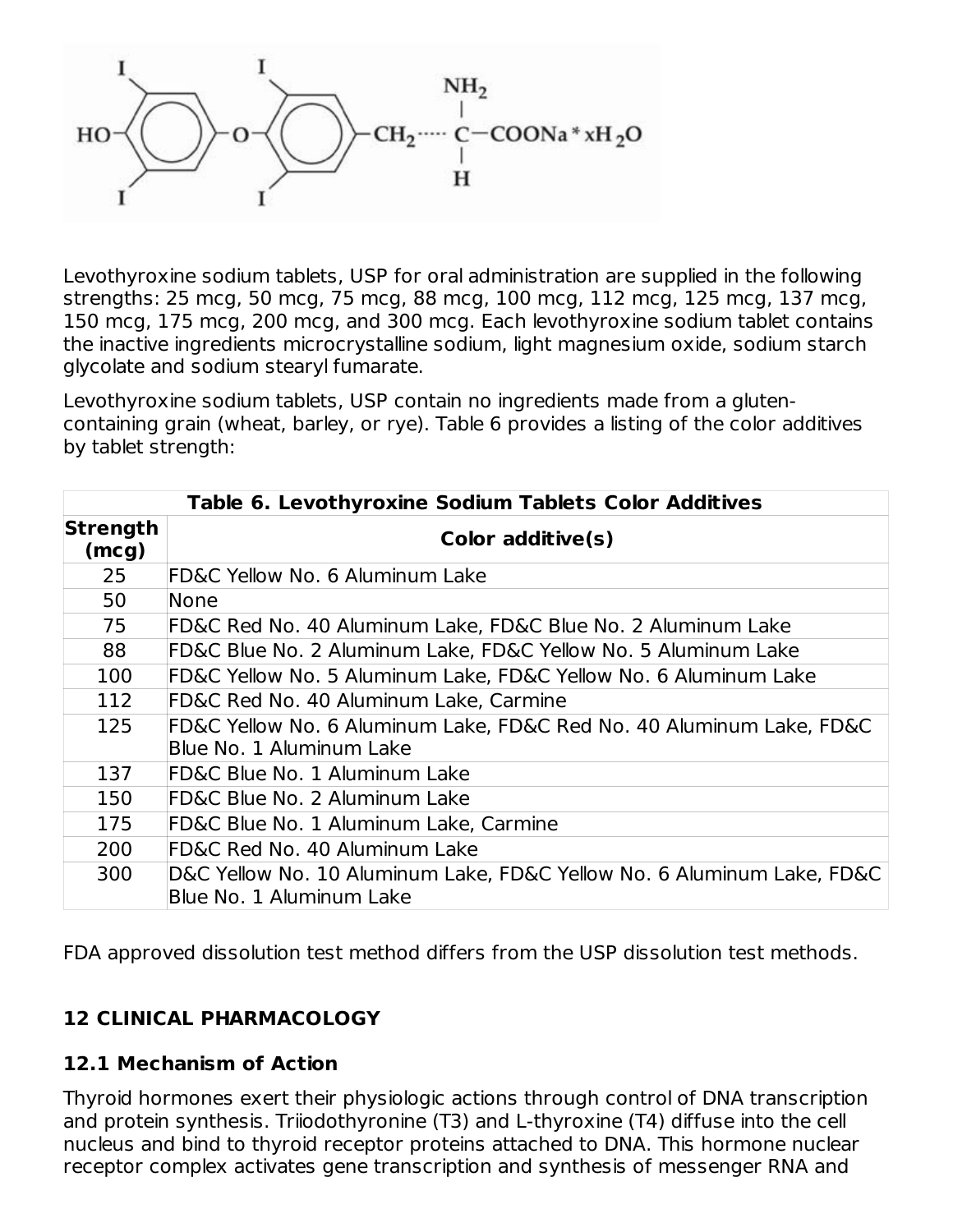cytoplasmic proteins.

The physiological actions of thyroid hormones are produced predominantly by T3, the majority of which (approximately 80%) is derived from T4 by deiodination in peripheral tissues.

# **12.2 Pharmacodynamics**

Oral levothyroxine sodium is a synthetic T4 hormone that exerts the same physiologic effect as endogenous T4, thereby maintaining normal T4 levels when a deficiency is present.

# **12.3 Pharmacokinetics**

# **Absorption**

Absorption of orally administered T4 from the gastrointestinal tract ranges from 40% to 80%. The majority of the levothyroxine sodium dose is absorbed from the jejunum and upper ileum. The relative bioavailability of levothyroxine sodium tablets, compared to an equal nominal dose of oral levothyroxine sodium solution, is approximately 93%. T4 absorption is increased by fasting, and decreased in malabsorption syndromes and by certain foods such as soybeans. Dietary fiber decreases bioavailability of T4. Absorption may also decrease with age. In addition, many drugs and foods affect T4 absorption [see Drug Interactions (7)] .

# **Distribution**

Circulating thyroid hormones are greater than 99% bound to plasma proteins, including thyroxine-binding globulin (TBG), thyroxine-binding prealbumin (TBPA), and albumin (TBA), whose capacities and affinities vary for each hormone. The higher affinity of both TBG and TBPA for T4 partially explains the higher serum levels, slower metabolic clearance, and longer half-life of T4 compared to T3. Protein-bound thyroid hormones exist in reverse equilibrium with small amounts of free hormone. Only unbound hormone is metabolically active. Many drugs and physiologic conditions affect the binding of thyroid hormones to serum proteins [see Drug Interactions (7)] . Thyroid hormones do not readily cross the placental barrier [see Use in Specific Populations (8.1)].

# **Elimination**

# Metabolism

T4 is slowly eliminated (see Table 7). The major pathway of thyroid hormone metabolism is through sequential deiodination. Approximately 80% of circulating T3 is derived from peripheral T4 by monodeiodination. The liver is the major site of degradation for both T4 and T3, with T4 deiodination also occurring at a number of additional sites, including the kidney and other tissues. Approximately 80% of the daily dose of T4 is deiodinated to yield equal amounts of T3 and reverse T3 (rT3). T3 and rT3 are further deiodinated to diiodothyronine. Thyroid hormones are also metabolized via conjugation with glucuronides and sulfates and excreted directly into the bile and gut where they undergo enterohepatic recirculation.

# Excretion

Thyroid hormones are primarily eliminated by the kidneys. A portion of the conjugated hormone reaches the colon unchanged and is eliminated in the feces. Approximately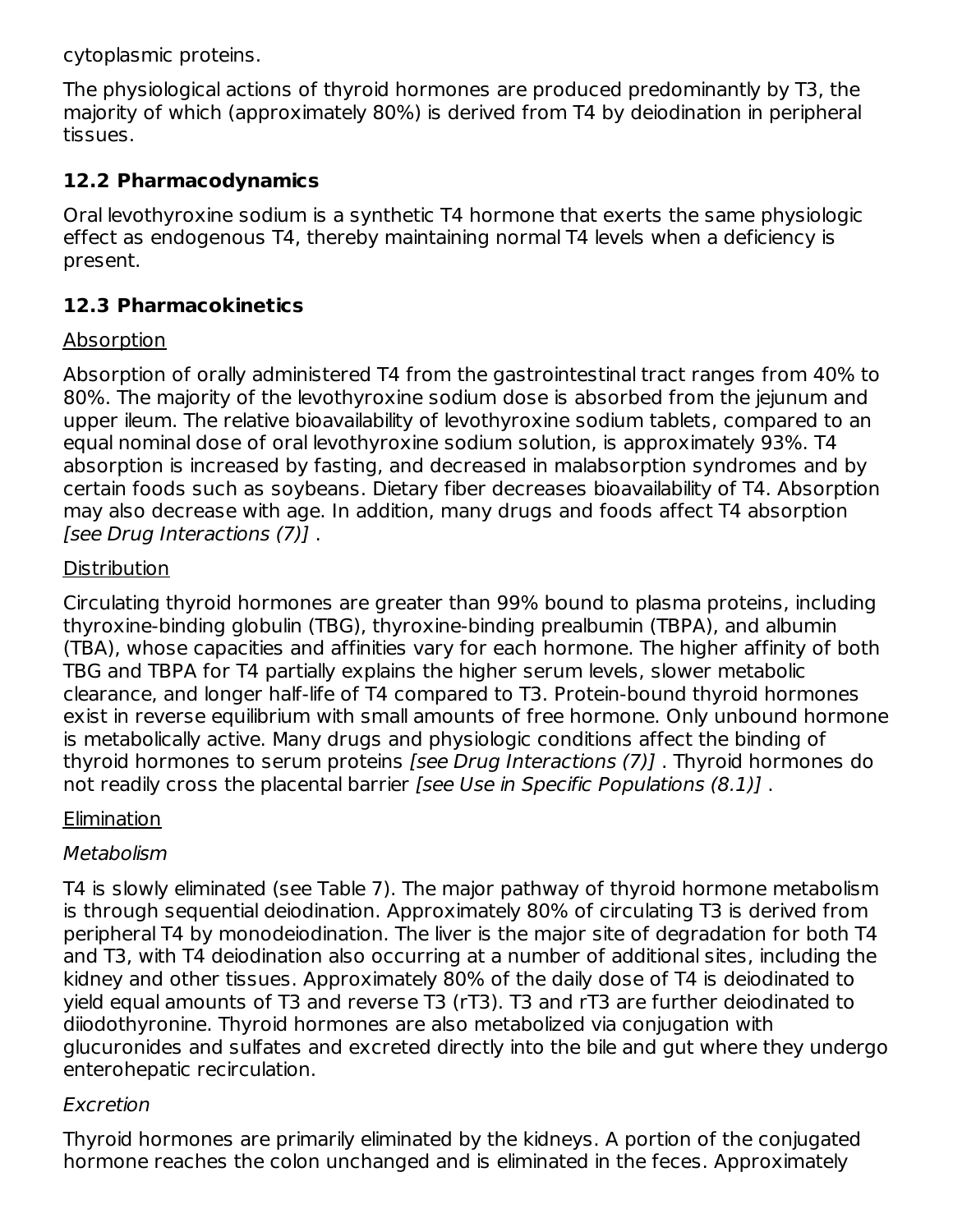| Table 7. Pharmacokinetic Parameters of Thyroid Hormones in Euthyroid<br><b>Patients</b>             |                                  |                                   |                     |                                 |  |
|-----------------------------------------------------------------------------------------------------|----------------------------------|-----------------------------------|---------------------|---------------------------------|--|
| <b>Hormone</b>                                                                                      | Ratio in<br><b>Thyroglobulin</b> | <b>Biologic</b><br><b>Potency</b> | $t_{1/2}$<br>(days) | <b>Protein Binding</b><br>(%) a |  |
| Levothyroxine<br>(T4)                                                                               | 10 to 20                         |                                   | 6 to 7 $^{\rm b}$   | 99.96                           |  |
| Liothyronine<br>(T3)                                                                                |                                  | 4                                 | $\leq$ 2            | 99.5                            |  |
| a. Includes TBG, TBPA, and TBA<br>b. 3 to 4 days in hyperthyroidism, 9 to 10 days in hypothyroidism |                                  |                                   |                     |                                 |  |

# **13 NONCLINICAL TOXICOLOGY**

### **13.1 Carcinogenesis, Mutagenesis, Impairment of Fertility**

Standard animal studies have not been performed to evaluate the carcinogenic potential, mutagenic potential or effects on fertility of levothyroxine.

### **16 HOW SUPPLIED/STORAGE AND HANDLING**

All tablets having functional scoring.

Levothyroxine sodium, USP tablets are supplied as follows:

| Strength<br>(mcg) | <b>Tablet Description</b>                                                                                                                                | NDC#<br>for<br>bottles<br>of 30 | NDC#<br>for<br><b>bottles</b><br>of 90 |
|-------------------|----------------------------------------------------------------------------------------------------------------------------------------------------------|---------------------------------|----------------------------------------|
| 100               | Round shaped, Yellow colored, uncoated tablets, break<br>line on both side and debossed with "P" and "14" on one 887-30<br>side and plain on other side. | 70934-                          | 70934-<br>887-90                       |

### **Storage Conditions**

Store at 25°C (77°F); excursions permitted to 15° to 30° C (59° to 86° F)

[see USP Controlled Room Temperature]. Levothyroxine sodium tablets should be protected from light and moisture.

# **17 PATIENT COUNSELING INFORMATION**

**Inform the patient of the following information to aid in the safe and effective use of Levothyroxine sodium tablets:**

Dosing and Administration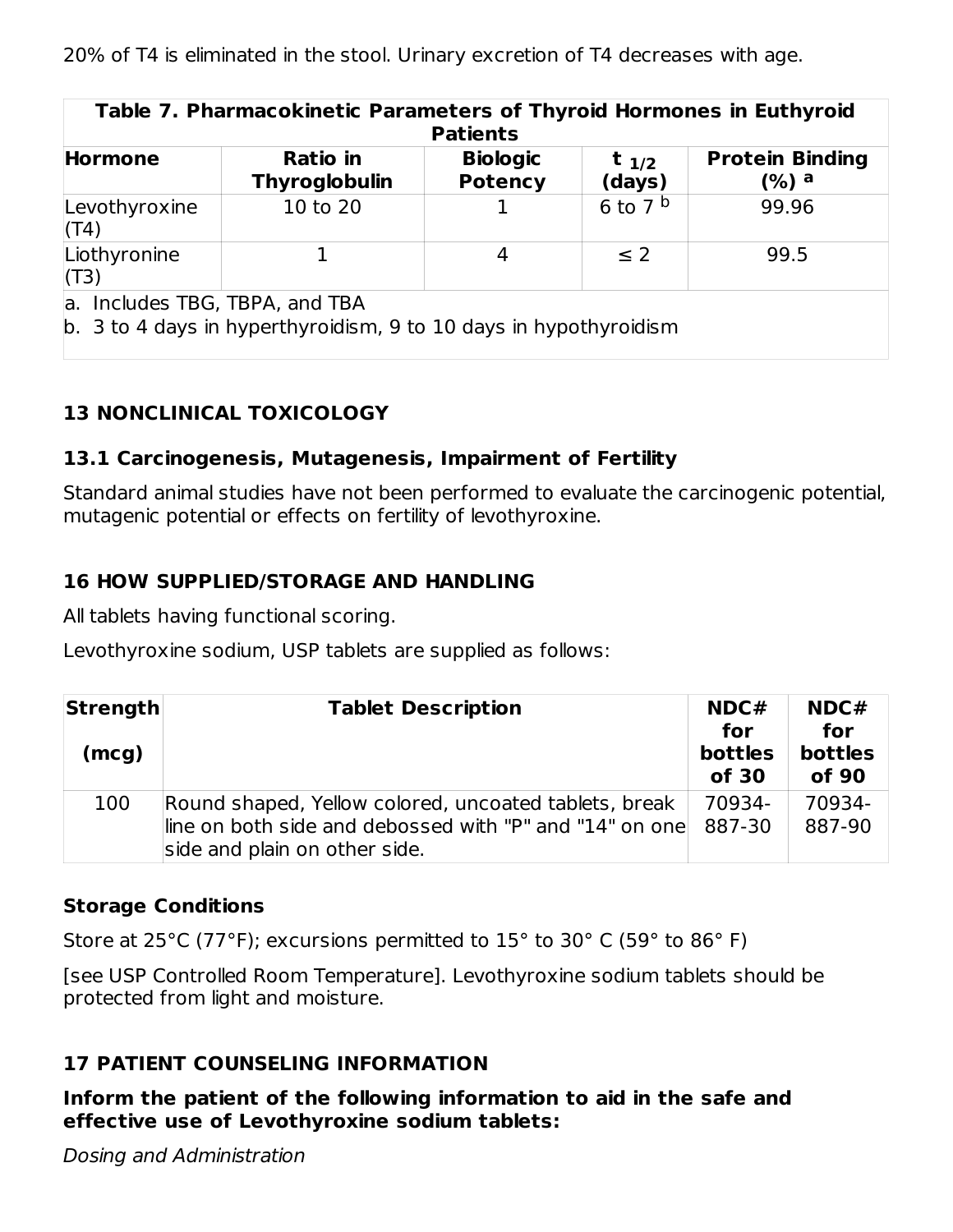- Instruct patients to take levothyroxine sodium tablets only as directed by their healthcare provider.
- Instruct patients to take levothyroxine sodium tablets as a single dose, preferably on an empty stomach, one-half to one hour before breakfast.
- Inform patients that agents such as iron and calcium supplements and antacids can decrease the absorption of levothyroxine. Instruct patients not to take levothyroxine sodium tablets within 4 hours of these agents.
- Instruct patients to notify their healthcare provider if they are pregnant or breastfeeding or are thinking of becoming pregnant while taking levothyroxine sodium tablets.

### Important Information

- Inform patients that it may take several weeks before they notice an improvement in symptoms.
- Inform patients that the levothyroxine in levothyroxine sodium tablets is intended to replace a hormone that is normally produced by the thyroid gland. Generally, replacement therapy is to be taken for life.
- Inform patients that levothyroxine sodium tablets should not be used as a primary or adjunctive therapy in a weight control program.
- Instruct patients to notify their healthcare provider if they are taking any other medications, including prescription and over-the-counter preparations.
- Instruct patients to notify their physician of any other medical conditions they may have, particularly heart disease, diabetes, clotting disorders, and adrenal or pituitary gland problems, as the dose of medications used to control these other conditions may need to be adjusted while they are taking levothyroxine sodium tablets. If they have diabetes, instruct patients to monitor their blood and/or urinary glucose levels as directed by their physician and immediately report any changes to their physician. If patients are taking anticoagulants, their clotting status should be checked frequently.
- Instruct patients to notify their physician or dentist that they are taking levothyroxine sodium tablets prior to any surgery.

### Adverse Reactions

- Instruct patients to notify their healthcare provider if they experience any of the following symptoms: rapid or irregular heartbeat, chest pain, shortness of breath, leg cramps, headache, nervousness, irritability, sleeplessness, tremors, change in appetite, weight gain or loss, vomiting, diarrhea, excessive sweating, heat intolerance, fever, changes in menstrual periods, hives or skin rash, or any other unusual medical event.
- Inform patients that partial hair loss may occur rarely during the first few months of levothyroxine sodium tablets therapy, but this is usually temporary.

### **Manufactured For:**

Accord Healthcare, Inc., 1009, Slater Road, Suite 210-B, Durham, NC 27703, USA.

### **Manufactured By:**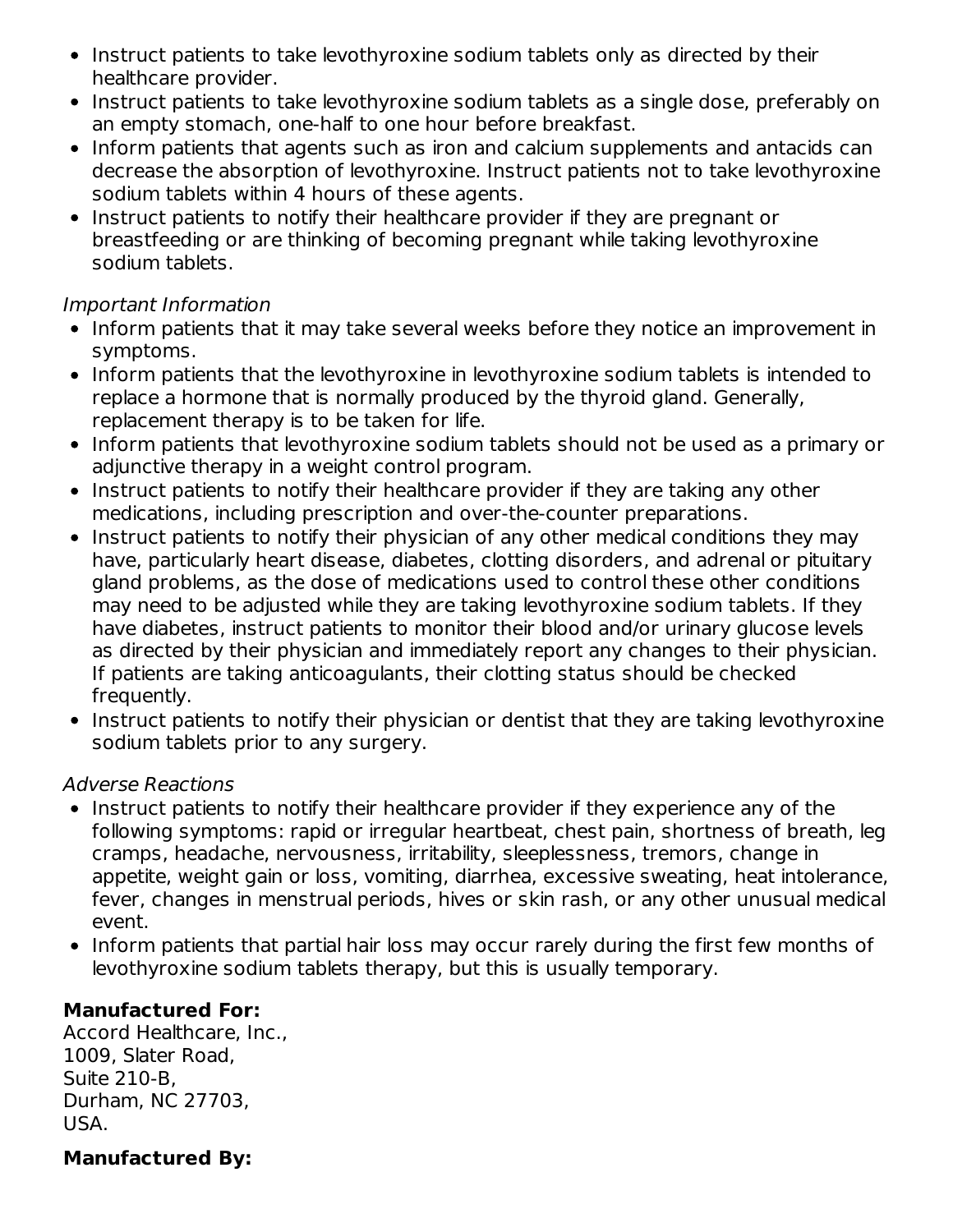Intas Pharmaceuticals Limited, Camp Road, Selaqui, Dehradun, Uttarakhand 248197, India (IND)

80 3024 1 8615929

Issued July 2020

### **NDC: 70934-887-30**

| NDC: 70934-887-30<br>Levothyroxine<br>Sodium Tablets, USP                                                                                                                                                                                                                                                                                                                  | LCN#: 00<br>Rev. A 09/21<br>harmaceuti<br>0000000000              |  |
|----------------------------------------------------------------------------------------------------------------------------------------------------------------------------------------------------------------------------------------------------------------------------------------------------------------------------------------------------------------------------|-------------------------------------------------------------------|--|
| <b>Socium Tablets, USF</b><br><b>Example 100 mcg (0.1 mg)</b><br><b>Example 100 mcg (0.1 mg)</b><br><b>Example 100 mcg (0.1 mg)</b><br>Dosage: See package insert<br>Society (59-86°F) (See USP Controlled to<br><b>Example 25</b> (59-86°F) (See USP Controlled to<br>Protect from light and moisture. Contains<br>FD&C Yellow No. 5 (tartrazine) as a color<br>additive. | contains<br>sodiun<br>From:<br>Each tablet<br>evothyroxi<br>Repac |  |

| <b>LEVOTHYROXINE SODIUM</b>                                                   |                                                                                  |  |                                          |                          |                 |  |  |
|-------------------------------------------------------------------------------|----------------------------------------------------------------------------------|--|------------------------------------------|--------------------------|-----------------|--|--|
| levothyroxine sodium tablet                                                   |                                                                                  |  |                                          |                          |                 |  |  |
|                                                                               |                                                                                  |  |                                          |                          |                 |  |  |
| <b>Product Information</b>                                                    |                                                                                  |  |                                          |                          |                 |  |  |
| <b>Product Type</b>                                                           | <b>Item Code</b><br><b>HUMAN PRESCRIPTION</b><br><b>DRUG</b><br>(Source)<br>451) |  |                                          | NDC:70934-887(NDC:16729- |                 |  |  |
| <b>Route of Administration</b>                                                | ORAI                                                                             |  |                                          |                          |                 |  |  |
|                                                                               |                                                                                  |  |                                          |                          |                 |  |  |
| <b>Active Ingredient/Active Moiety</b>                                        |                                                                                  |  |                                          |                          |                 |  |  |
|                                                                               | <b>Ingredient Name</b>                                                           |  |                                          | <b>Basis of Strength</b> | <b>Strength</b> |  |  |
| LEVOTHYROXINE SODIUM (UNII: 9J765S329G) (LEVOTHYROXINE -<br>UNII: 051B043MG4) |                                                                                  |  | LEVOTHYROXINE SODIUM<br><b>ANHYDROUS</b> | 100 <sub>ug</sub>        |                 |  |  |
|                                                                               |                                                                                  |  |                                          |                          |                 |  |  |
| <b>Inactive Ingredients</b>                                                   |                                                                                  |  |                                          |                          |                 |  |  |
|                                                                               | <b>Ingredient Name</b>                                                           |  |                                          |                          | <b>Strength</b> |  |  |
| MICROCRYSTALLINE CELLULOSE (UNII: OP1R32D61U)                                 |                                                                                  |  |                                          |                          |                 |  |  |
| <b>MAGNESIUM OXIDE (UNII: 3A3U0GI71G)</b>                                     |                                                                                  |  |                                          |                          |                 |  |  |
| <b>SODIUM STARCH GLYCOLATE TYPE A POTATO (UNII: 5856 3G2A2)</b>               |                                                                                  |  |                                          |                          |                 |  |  |
| <b>SODIUM STEARYL FUMARATE (UNII: 7CV7WK4UI)</b>                              |                                                                                  |  |                                          |                          |                 |  |  |
| FD&C YELLOW NO. 5 (UNII: I753WB2F1M)                                          |                                                                                  |  |                                          |                          |                 |  |  |
| FD&C YELLOW NO. 6 (UNII: H77VEI93A8)                                          |                                                                                  |  |                                          |                          |                 |  |  |
|                                                                               |                                                                                  |  |                                          |                          |                 |  |  |
|                                                                               |                                                                                  |  |                                          |                          |                 |  |  |